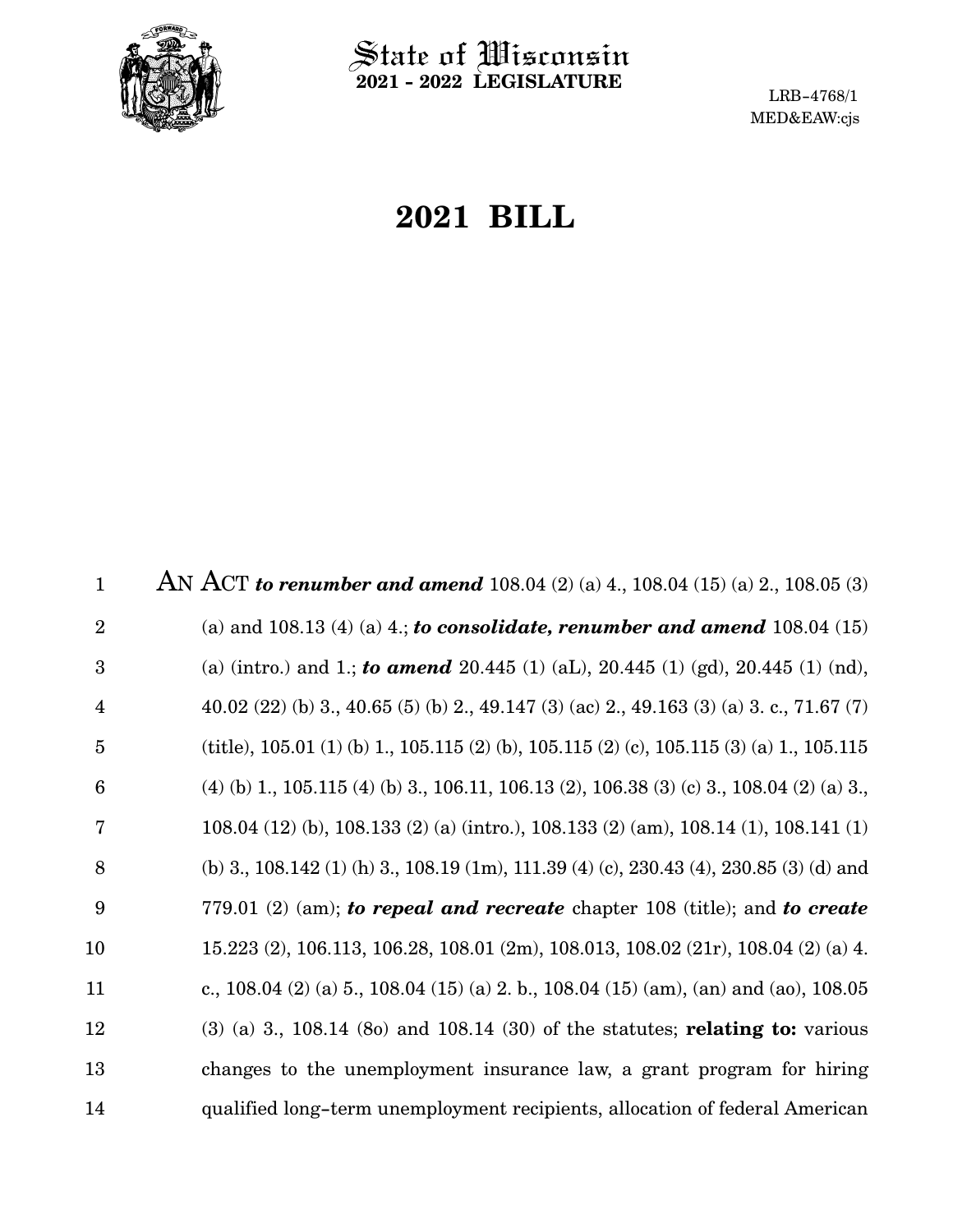2021 - 2022 Legislature - 2 - LRB-4768/1

#### **BILL**

Rescue Plan Act of 2021 funding for certain purposes, the state plan under the federal Workforce Innovation and Opportunity Act of 2014, federal Reemployment Services and Eligibility Assessment grants, employment outcome data reporting, extending the time limit for emergency rule procedures, providing an exemption from emergency rule procedures, and granting rule-making authority. 1 2 3 4 5 6

#### *Analysis by the Legislative Reference Bureau*

#### **UNEMPLOYMENT INSURANCE**

This bill makes various changes in the unemployment insurance (UI) law, which is administered by the Department of Workforce Development. Significant changes include all of the following:

#### *Program name change*

The bill changes references in the statutes to "unemployment insurance" to "reemployment assistance" and requires the program and its benefits to be known as reemployment assistance. The bill also requires DWD to have a division known as the Division of Reemployment Assistance and requires the reemployment assistance law to be administered by that division.

#### *General qualifying requirements*

Under current law, a claimant for UI benefits is generally required to 1) register for work, 2) be able to work and available for work, and 3) conduct a work search for each week in order to remain eligible. A claimant is required to conduct at least four work search actions each week, and DWD may require, by rule, that an individual conduct more than four work search actions per week. Finally, if a claimant is claiming benefits for a week other than an initial week, the claimant must provide information or job application materials that are requested by DWD and participate in a public employment office workshop or training program or in similar reemployment services required by DWD.

This bill does the following:

1. Requires, for the third and subsequent weeks of a claimant's benefit year, that at least two of the required weekly work search actions be direct contacts with potential employers.

2. Requires a claimant who resides in this state, for each week other than an initial week, to submit and keep posted on the DWD's job center website a current resume.

3. Requires, when a claimant is claiming benefits with less than three weeks of benefits left, that the claimant complete a reemployment counseling session.

Additionally, current law allows DWD to use information or job application materials described above to assess a claimant's efforts, skills, and ability to find or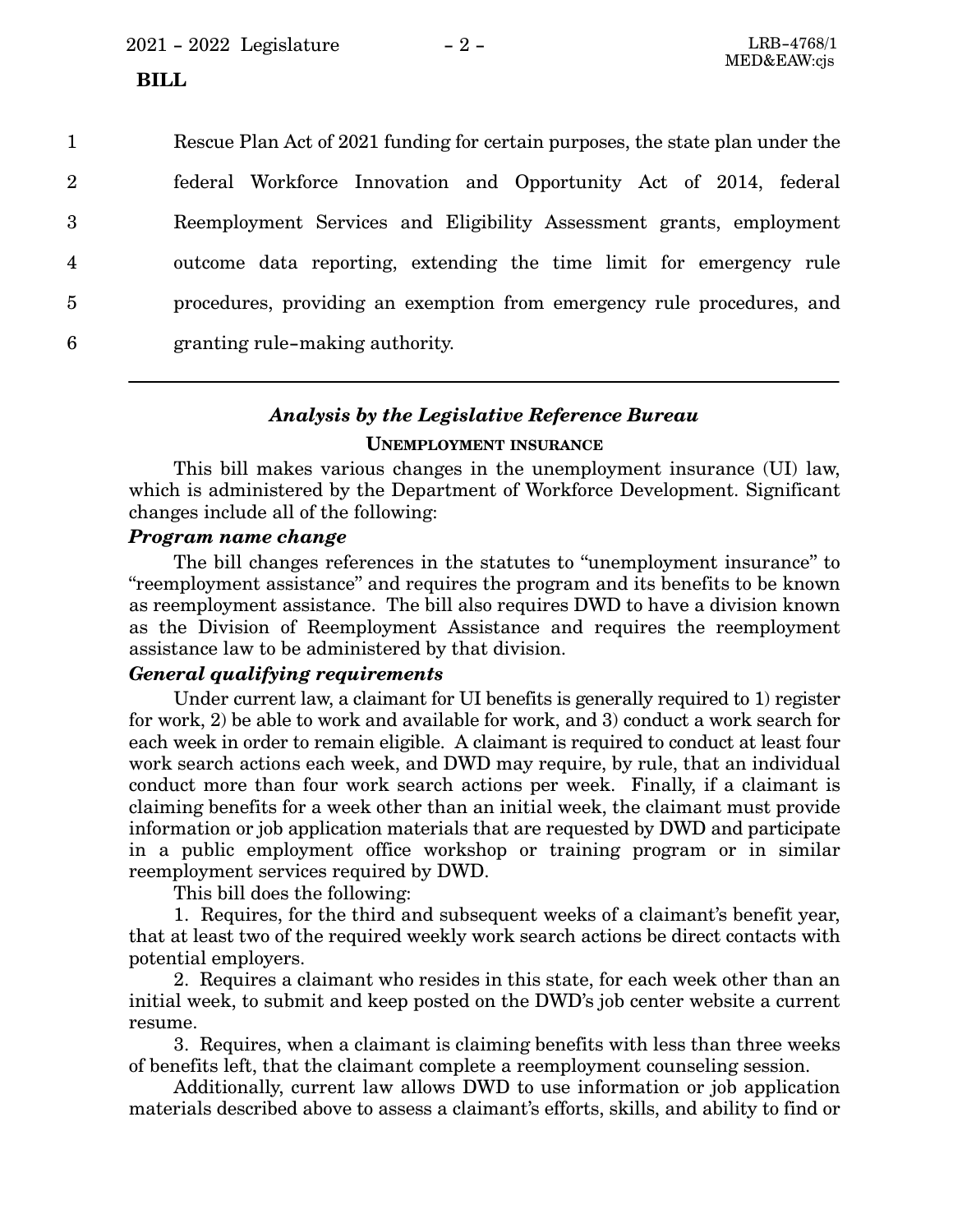#### **BILL**

obtain work and to develop a list of potential opportunities for a claimant to obtain suitable work. However, current law provides that a claimant who otherwise satisfies the required weekly work search requirement is not required to apply for any specific positions on the list of potential opportunities in order to satisfy the work search requirement. The bill requires, instead of allows, DWD to provide this assistance. The bill also repeals the language in current law providing that a claimant who otherwise satisfies the weekly work search requirement is not required to apply for specific positions provided by DWD and requires DWD to provide each claimant with at least four potential opportunities each week, one or more of which may be opportunities with a temporary help company.

Finally, current law allows DWD to require a claimant to participate in a public employment office workshop or training program. This bill provides that DWD must require a claimant to participate in a public employment office workshop or training program if the claimant is likely to exhaust regular UI benefits. DWD may also require other claimants to participate in a public employment office workshop or training program, but must prioritize claimants more likely to have difficulty obtaining reemployment.

## *Drug testing*

Current state law requires DWD to establish a program that is consistent with federal law to test certain claimants who apply for UI benefits for the presence of controlled substances. A claimant who tests positive for a controlled substance for which the claimant does not have a prescription is ineligible for UI benefits until certain requalification criteria are satisfied or unless he or she enrolls in a substance abuse treatment program and undergoes a job skills assessment, and a claimant who declines to submit to a test is simply ineligible for benefits until he or she requalifies. Claimants who are required to undergo drug testing include individuals for whom suitable work is only available in occupations for which drug testing is regularly conducted in this state. However, current law provides that these provisions do not apply until DWD promulgates rules to implement the requirements and those rules take effect, including rules identifying occupations for which drug testing is regularly conducted in this state.

This bill requires DWD to immediately promulgate the required rules.

#### *Reemployment Services and Eligibility Assessment grants*

Under federal law, the United States Department of Labor (USDOL) operates the Reemployment Services and Eligibility Assessment (RESEA) program, whereby grants are awarded to states to provide reemployment services to claimants. Participation in the RESEA program is voluntary and requires that a state submit a state plan to USDOL that outlines how the state intends to conduct a program of reemployment services and eligibility assessments.

This bill requires that DWD act to continue to participate in the RESEA program and provide RESEA services to all UI claimants likely to exhaust regular UI benefits. The bill further requires DWD, until December 31, 2024, to provide certain RESEA services to all UI claimants and requires the governor to allocate moneys available under the federal American Rescue Plan Act of 2021 to provide these services.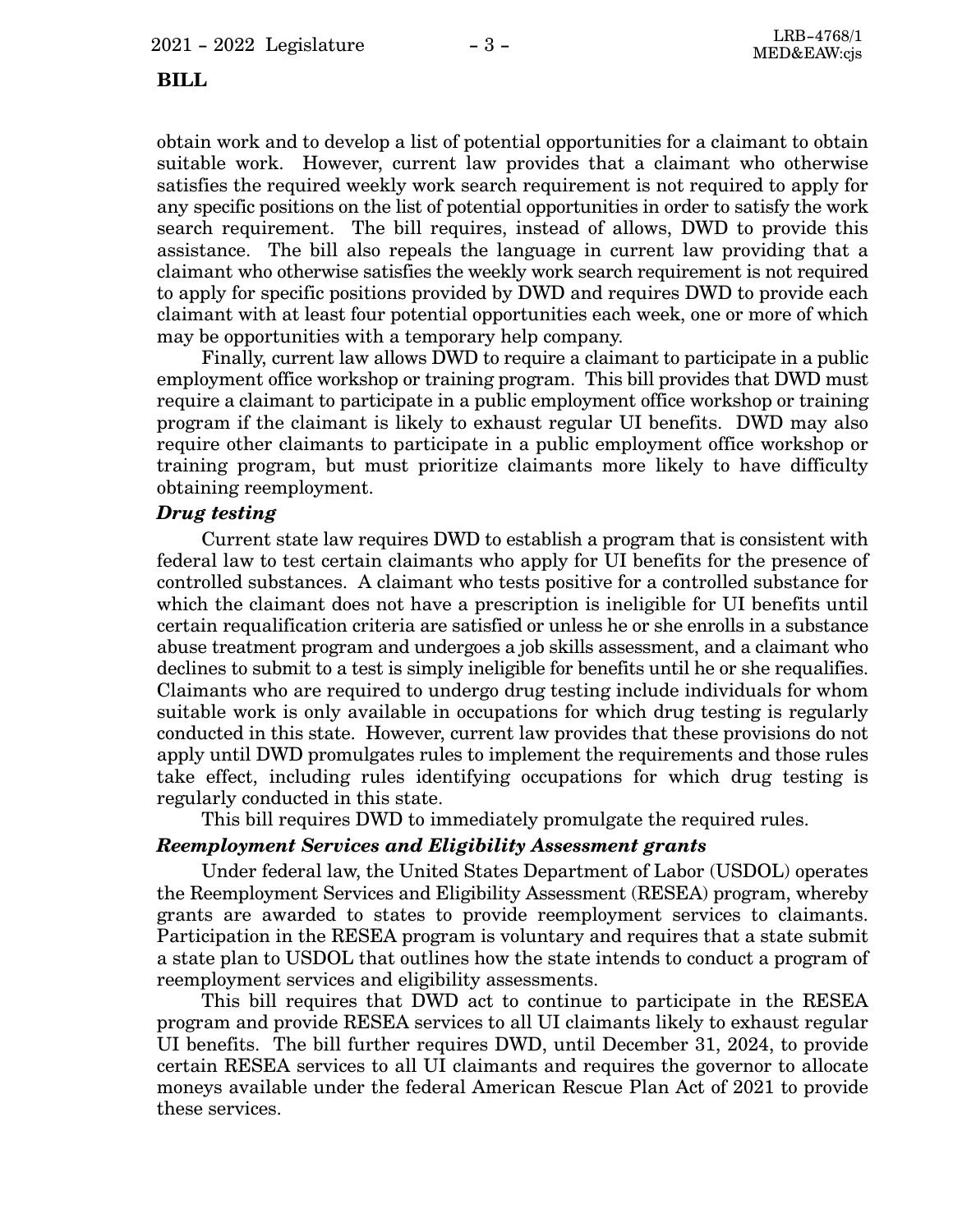## **BILL**

#### *Wage threshold for receipt of benefits*

Under current law, if a claimant for UI earns more than \$30 in a given week, the partial benefits formula reduces the claimant's weekly UI benefit payment by a certain percentage of the wages earned over \$30. Under current law, if a claimant receives wages totaling more than \$500 in a given week, the claimant is generally ineligible to receive any benefits. This bill changes the partial benefits formula so that the UI benefit payment is not reduced unless a claimant earns more than \$30 or 40 percent of the claimant's weekly benefit rate in a given week, whichever amount is greater. However, the bill does not affect the \$500 cap on wages for receipt of benefits.

#### **OTHER CHANGES**

#### *Grant program for hiring long-term unemployment recipients*

The bill directs the governor to allocate sufficient moneys of the moneys received from the federal government under the American Rescue Plan Act of 2021 for costs associated with a grant program to provide payments to employers that hire qualified long-term unemployment benefit recipients who became unemployed due to the COVID-19 pandemic. Under the program, an employer may receive up to two payments of up to \$1,000 each for each qualified long-term unemployment recipient the employer hires as compensation for wages, training, benefits, and other employment costs incurred by the employer.

#### *WIOA State Plan*

Under the federal Workforce Innovation and Opportunity Act of 2014 (WIOA), federal funds are allocated to the state and, in turn, to local workforce development areas designated by the governor to provide employment and training activities for job seekers and workers. The WIOA repealed a prior law known as the federal Workforce Investment Act of 1998, which contained many similar provisions. To receive funding under the WIOA, the state must undertake a number of activities, including submitting a state plan to the federal government. A plan must outline a four-year strategy for the state's workforce development system. This bill requires the combined state plan submitted by the state to include programs authorized under state unemployment compensation laws, which is one of the 11 specific federal programs listed in the WIOA that states may include in their plans to assist in workforce development.

The bill also updates references to the United States Code regarding the WIOA.

#### *Data reporting*

The bill requires DWD, using quarterly wage data filed by employers with DWD, to semiannually compile data and prepare a report to provide information on and analysis of the employment outcomes of claimants after receiving UI benefits. Each claimant's wage data must be used for 12 quarters following the claimant's first of benefits.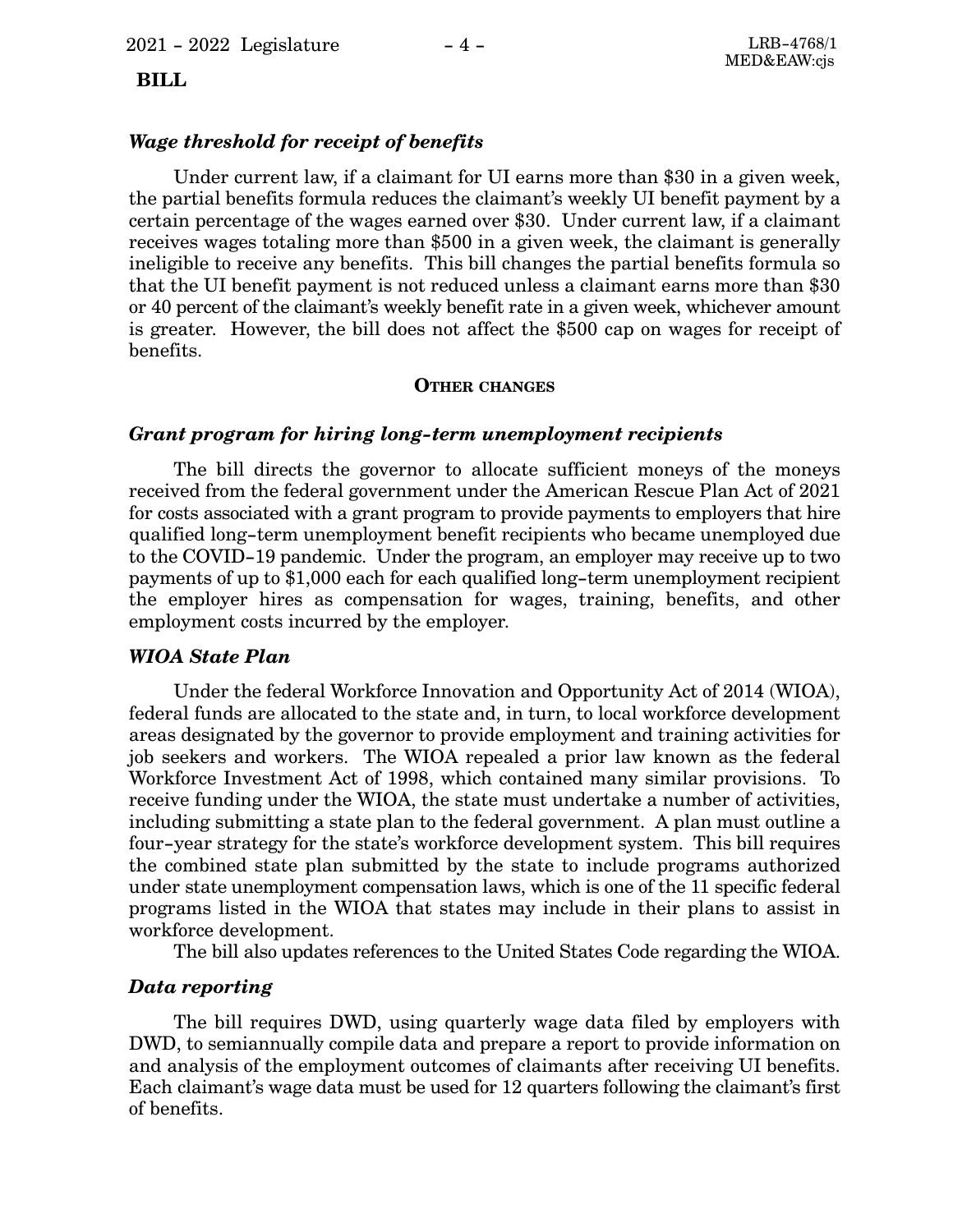$2021 - 2022$  Legislature  $-5 -$ <br>MED&EAW.cis

 **BILL** 

For further information see the state and local fiscal estimate, which will be printed as an appendix to this bill.

# *The people of the state of Wisconsin, represented in senate and assembly, do enact as follows:*

| $\mathbf{1}$     | <b>SECTION 1.</b> 15.223 $(2)$ of the statutes is created to read:                         |
|------------------|--------------------------------------------------------------------------------------------|
| $\overline{2}$   | 15.223 (2) DIVISION OF REEMPLOYMENT ASSISTANCE. There is created in the                    |
| $\boldsymbol{3}$ | department of workforce development a division of reemployment assistance.                 |
| $\overline{4}$   | <b>SECTION 2.</b> 20.445 (1) (aL) of the statures is amended to read:                      |
| $\overline{5}$   | $20.445$ (1) (aL)<br>Unemployment insurance Reemployment assistance                        |
| $\boldsymbol{6}$ | administration; controlled substances testing and substance abuse treatment.               |
| 7                | Biennially, the amounts in the schedule for conducting screenings of applicants,           |
| $8\,$            | testing applicants for controlled substances, the provision of substance abuse             |
| $\boldsymbol{9}$ | treatment to applicants and claimants, and related expenses under s. 108.133.              |
| 10               | Notwithstanding s. 20.001 (3) (b), the unencumbered balance on June 30 of each             |
| 11               | odd-numbered year shall be transferred to the unemployment reemployment                    |
| 12               | assistance program integrity fund.                                                         |
| 13               | SECTION 3. 20.445 $(1)$ (gd) of the statutes is amended to read:                           |
| 14               | 20.445 (1) (gd) Unemployment Reemployment assistance; interest and penalty                 |
| 15               | <i>payments.</i> All moneys received as interest and penalties collected under ss. 108.04  |
| 16               | $(11)$ (c) and (cm) and (13) (c) and 108.22 except interest and penalties deposited under  |
| 17               | s. $108.19$ (1q), and forfeitures under s. $103.05$ (5), all moneys not appropriated under |
| 18               | par. (gg) and all moneys transferred to this appropriation account from the                |
| 19               | appropriation account under par. (gh) for the payment of benefits specified in s.          |
| 20               | 108.07 (5) and 1987 Wisconsin Act 38, section 132 (1) (c), for the payment of interest     |
| 21               | to employers under s. $108.17$ (3m), for research relating to the condition of the         |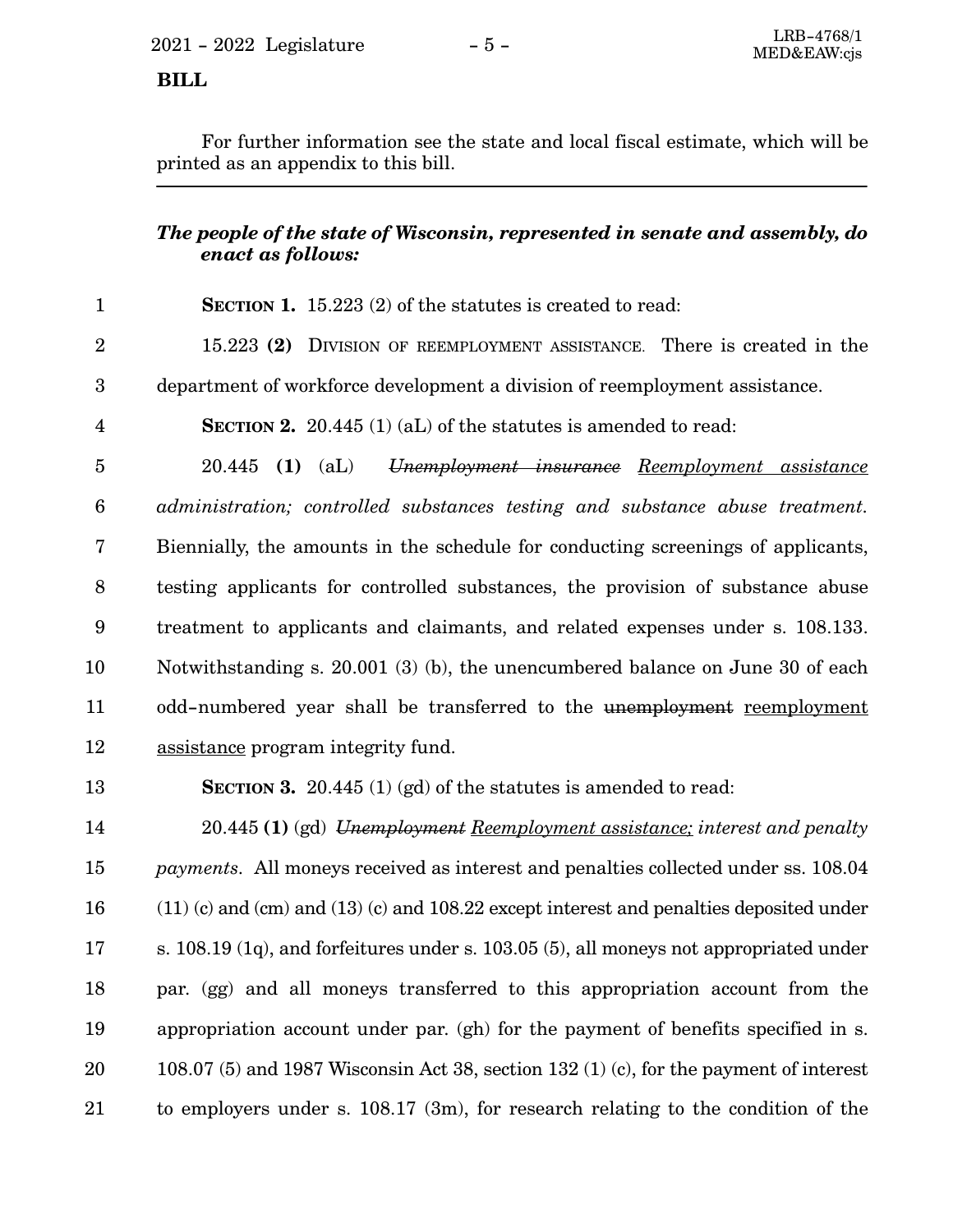unemployment reserve fund under s. 108.14 (6), for administration of the unemployment insurance reemployment assistance program and federal or state unemployment insurance reemployment assistance programs authorized by the governor under s. 16.54, for satisfaction of any federal audit exception concerning a payment from the unemployment reserve fund or any federal aid disallowance concerning the unemployment insurance reemployment assistance program, for assistance to the department of justice in the enforcement of ch. 108, for the payment of interest due on advances from the federal unemployment account under title XII of the social security act to the unemployment reserve fund, and for payments made to the unemployment reserve fund to obtain a lower interest rate or deferral of interest payments on these advances, except as otherwise provided in s. 108.20. 1 2 3 4 5 6 7 8 9 10 11

12

**SECTION 4.** 20.445 (1) (nd) of the statutes is amended to read:

20.445 **(1)** (nd) *Unemployment Reemployment assistance administration; apprenticeship and other employment services.* From the moneys received from the federal government under section 903 (d) of the federal Social Security Act, as amended, the amounts in the schedule, as authorized by the governor under s. 16.54, to be used for administration by the department of apprenticeship programs under subch. I of ch. 106 and for administration and service delivery of employment and workforce information services, including the delivery of reemployment assistance services to unemployment insurance reemployment assistance claimants. All moneys transferred from par. (n) for this purpose shall be credited to this appropriation account. No moneys may be expended from this appropriation unless the treasurer of the unemployment reserve fund determines that such expenditure is currently needed for the purposes specified in this paragraph. 13 14 15 16 17 18 19 20 21 22 23 24

25

**SECTION 5.** 40.02 (22) (b) 3. of the statutes is amended to read: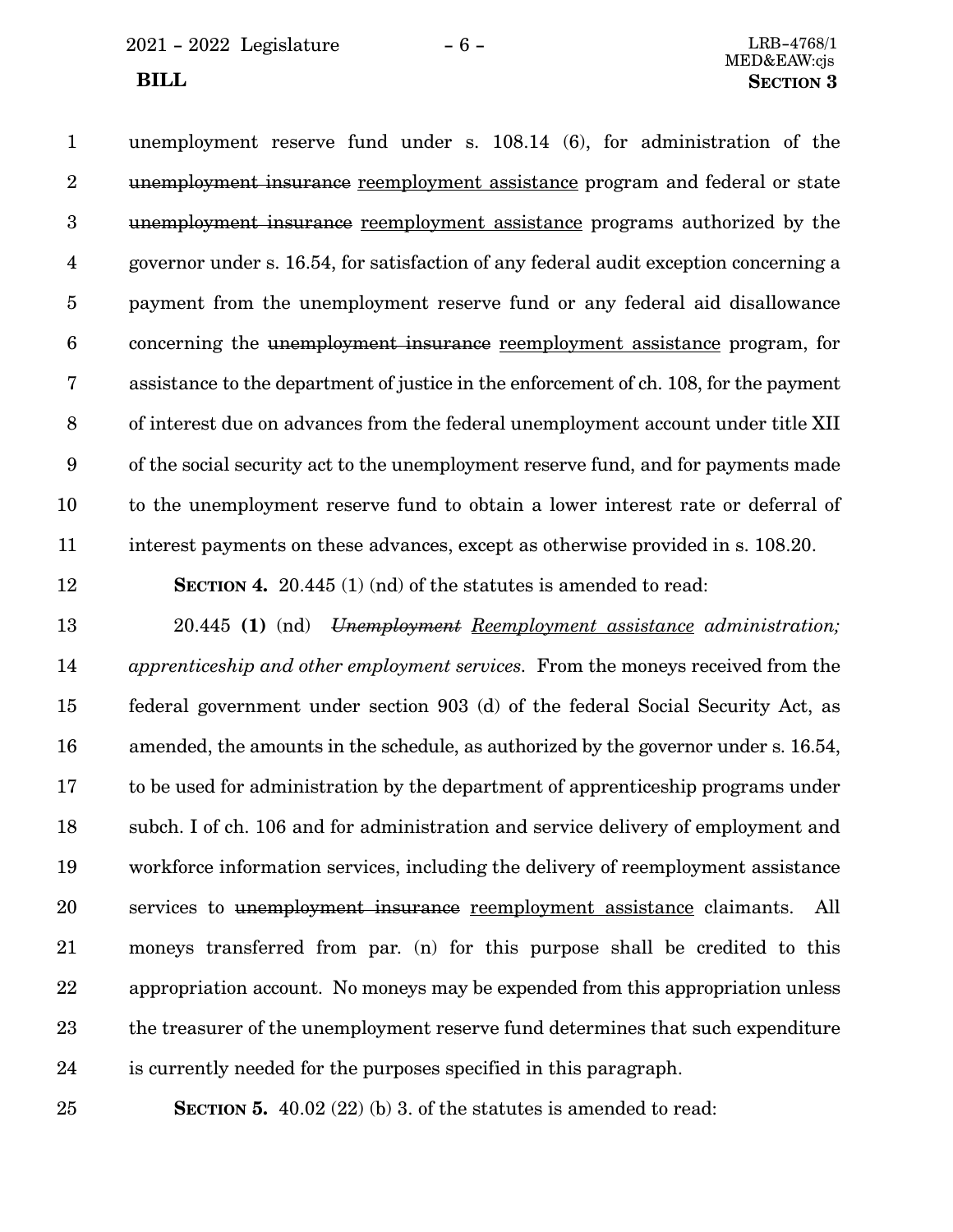$2021$  -  $2022$  Legislature -  $7$  -

| $\mathbf{1}$   | 40.02 (22) (b) 3. Unemployment insurance <u>or reemployment assistance</u>         |
|----------------|------------------------------------------------------------------------------------|
| $\overline{2}$ | benefits.                                                                          |
| 3              | SECTION 6. $40.65(5)(b)$ 2. of the statutes is amended to read:                    |
| $\overline{4}$ | 40.65 (5) (b) 2. Any unemployment insurance <u>or reemployment assistance</u>      |
| $\overline{5}$ | benefit payable to the participant because of his or her work record.              |
| 6              | <b>SECTION 7.</b> 49.147 (3) (ac) 2. of the statutes is amended to read:           |
| 7              | 49.147 (3) (ac) 2. State and federal unemployment reemployment assistance          |
| 8              | contributions or federal unemployment taxes.                                       |
| 9              | <b>SECTION 8.</b> 49.163 (3) (a) 3. c. of the statures is amended to read:         |
| 10             | 49.163 (3) (a) 3. c. State reemployment assistance contributions and federal       |
| 11             | unemployment insurance contributions or taxes, if any.                             |
| 12             | <b>SECTION 9.</b> 71.67 (7) (title) of the statutes is amended to read:            |
| 13             | 71.67 (7) (title) WITHHOLDING FROM UNEMPLOYMENT COMPENSATION INSURANCE             |
| 14             | REEMPLOYMENT ASSISTANCE.                                                           |
| 15             | <b>SECTION 10.</b> 105.01 (1) (b) 1. of the statutes is amended to read:           |
| 16             | 105.01 (1) (b) 1. The person employing the individuals in addition to wages or     |
| 17             | salaries pays federal social security taxes, state reemployment assistance         |
| 18             | contributions, and federal unemployment contributions or taxes, carries worker's   |
| 19             | compensation insurance as required by state law, and maintains liability insurance |
| 20             | covering the acts of its employees while rendering services to, for or under the   |
| 21             | direction of a 3rd person; and                                                     |
| 22             | SECTION 11. $105.115$ (2) (b) of the statutes is amended to read:                  |
| 23             | $105.115$ (2) (b) A statement of the employment status of the home care worker,    |
| 24             | specifically, whether the home care worker is an employee of the home care         |
| 25             | placement agency or of the home care consumer or is an independent contractor and  |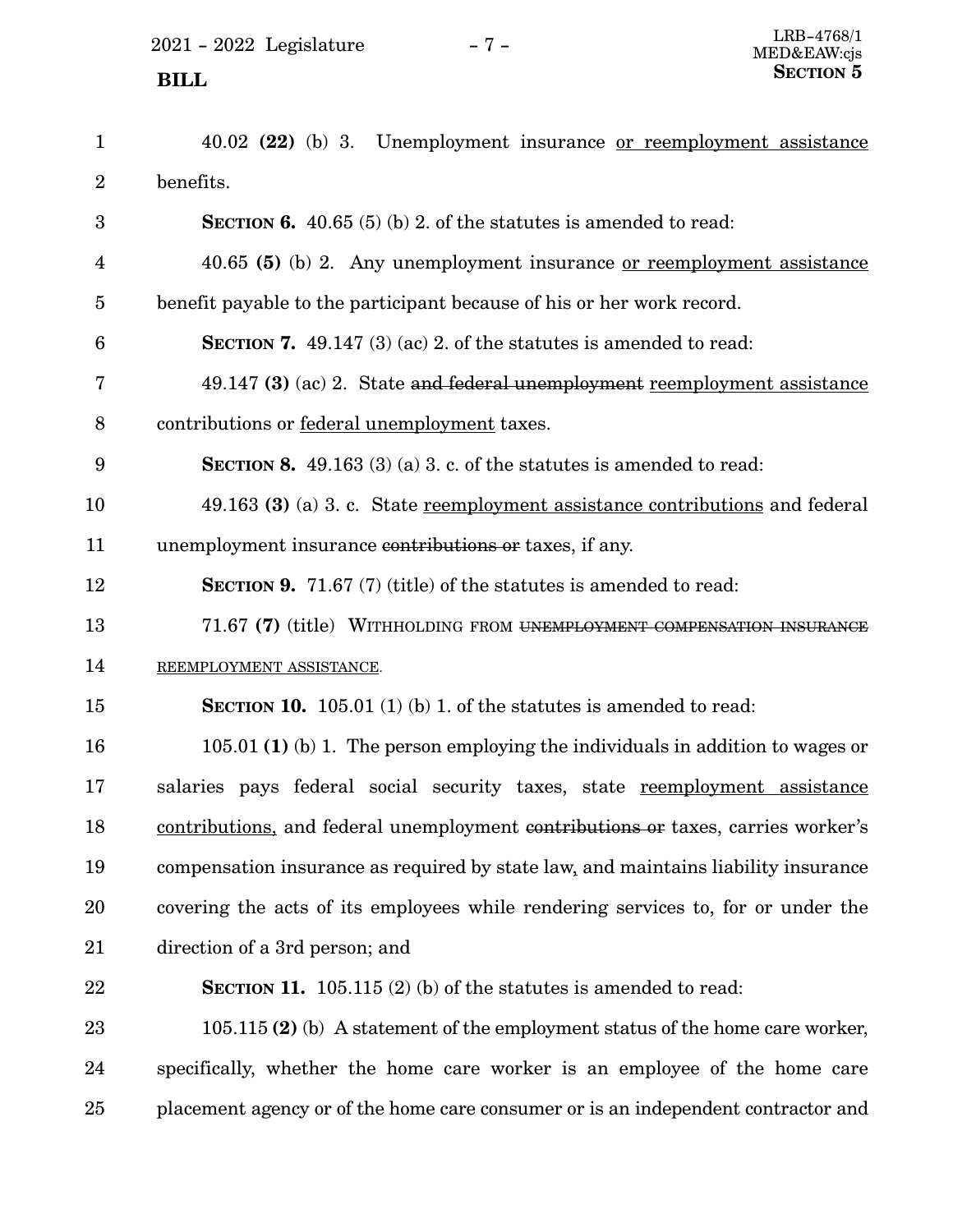2021 - 2022 Legislature - 8 - LRB-4768/1

a statement identifying which party is responsible for paying the wages or salary of the home care worker, paying federal social security taxes and state reemployment assistance contributions and federal unemployment contributions or taxes with respect to the home care worker, and procuring worker's compensation or liability insurance covering injury to the home care worker. 1 2 3 4 5

6

**SECTION 12.** 105.115 (2) (c) of the statutes is amended to read:

105.115 **(2)** (c) A statement that, notwithstanding the employment status of the home care worker specified in the notice, the home care consumer may be determined to be the employer of the home care worker for purposes of certain state and federal labor laws and that, if that is the case, the home care consumer may be held responsible for paying the wages or salary of the home care worker, paying federal social security taxes and state reemployment assistance contributions and federal unemployment contributions or taxes with respect to the home care worker, procuring worker's compensation or liability insurance covering injury to the home care worker, and complying with various other state and federal labor laws. 7 8 9 10 11 12 13 14 15

16

**SECTION 13.** 105.115 (3) (a) 1. of the statutes is amended to read:

105.115 **(3)** (a) 1. A statement identifying which party is responsible for paying the wages or salary of the home care worker, paying federal social security taxes and state reemployment assistance contributions and federal unemployment contributions or taxes with respect to the home care worker, and procuring worker's compensation or liability insurance covering injury to the home care worker. 17 18 19 20 21

#### **SECTION 14.** 105.115 (4) (b) 1. of the statutes is amended to read: 22

105.115 **(4)** (b) 1. If the department finds that a home care placement agency has failed to provide a home care consumer with the notice required under sub. (2) and that the home care consumer is liable for the payment of federal social security 23 24 25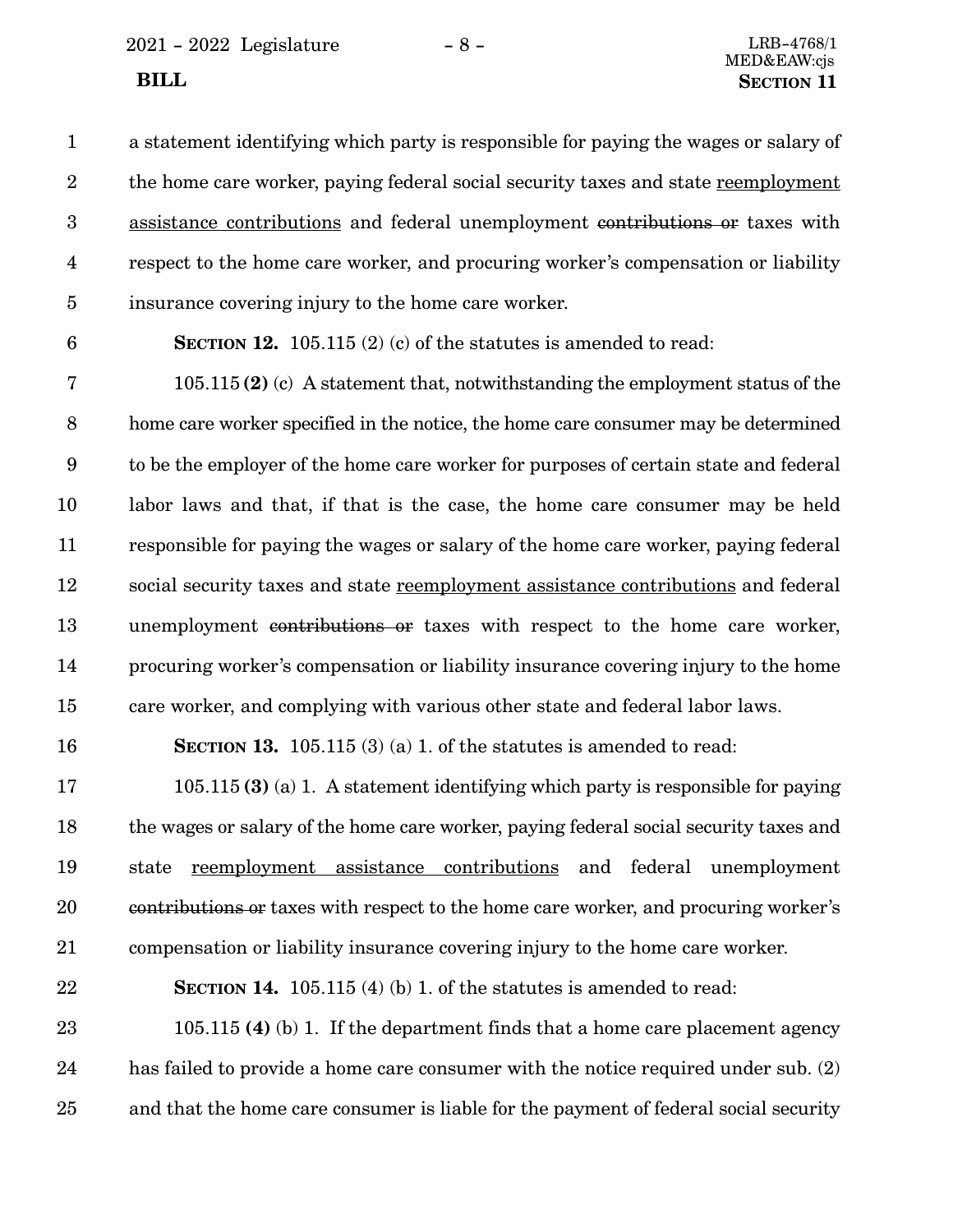$2021 - 2022$  Legislature  $-9 -$ 

taxes or state reemployment assistance contributions or federal unemployment contributions or taxes with respect to the home care worker, for the provision of worker's compensation or liability insurance covering injury to the home care worker, for the payment of any fine or penalty imposed on the home care consumer for noncompliance with any state or federal labor law with respect to the home care worker, or for any injury to the home care worker, the department may recover from the home care placement agency, on behalf of the home care consumer, an amount equal to the total cost of those liabilities. 1 2 3 4 5 6 7 8

9

**SECTION 15.** 105.115 (4) (b) 3. of the statutes is amended to read:

105.115 **(4)** (b) 3. In the case of a home care consumer who commences an action in circuit court under par. (a), if the circuit court finds that the home care placement agency has failed to provide the home care consumer with the notice required under sub. (2) and that the home care consumer is liable for the payment of federal social security taxes or state reemployment assistance contributions or federal unemployment contributions or taxes with respect to the home care worker, for the provision of worker's compensation or liability insurance covering injury to the home care worker, for the payment of any fine or penalty imposed on the home care consumer for noncompliance with any state or federal labor law with respect to the home care worker, or for any injury to the home care worker, the court may order the home care placement agency to pay to the home care consumer an amount equal to the total cost of those liabilities, together with costs under ch. 814 and, notwithstanding s. 814.04 (1), reasonable attorney fees. 10 11 12 13 14 15 16 17 18 19 20 21 22

23

**SECTION 16.** 106.11 of the statutes is amended to read:

**106.11 Workforce investment programs.** The department shall cooperate with the federal government in carrying out the purposes of the federal Workforce 24 25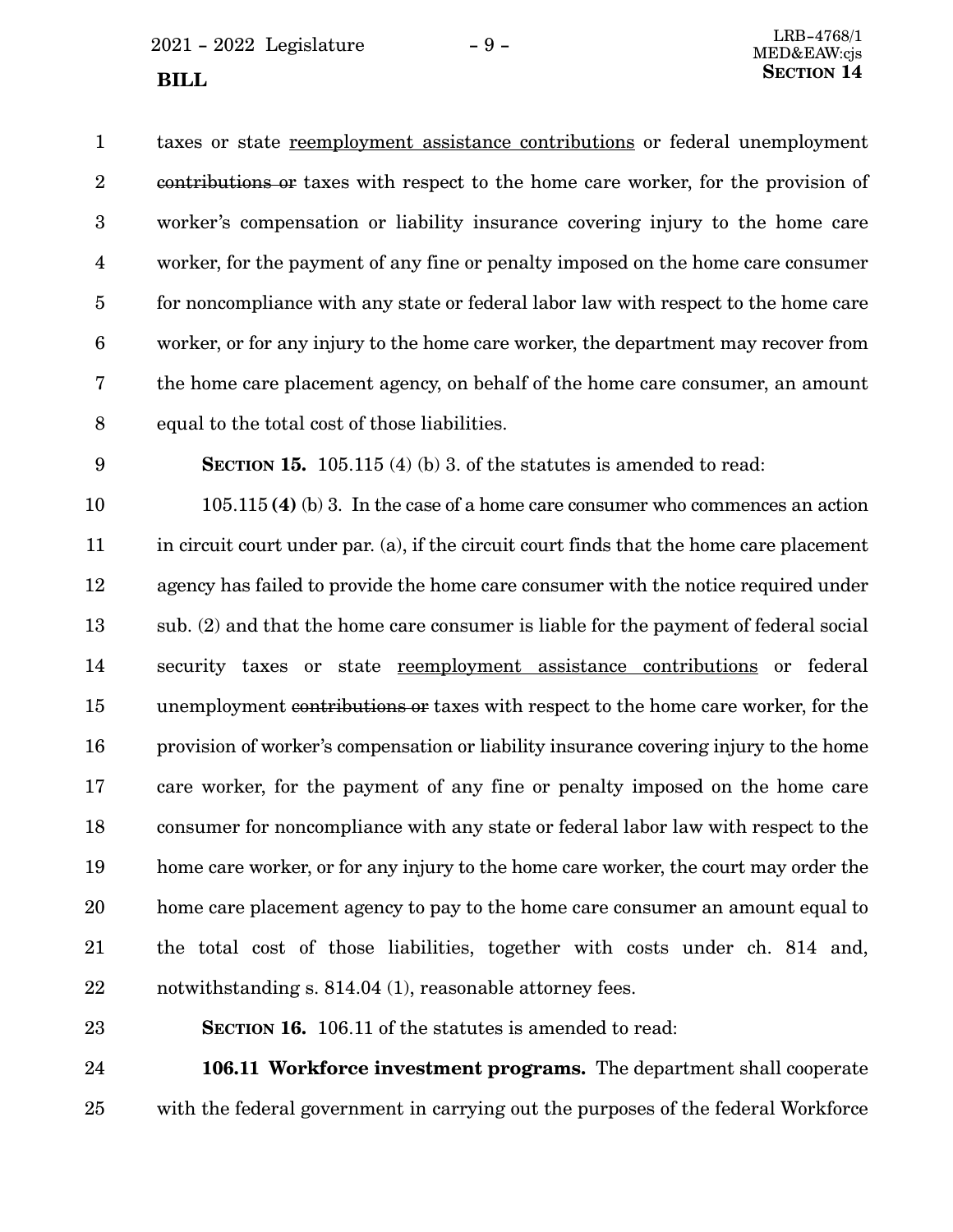2021 - 2022 Legislature - 10 - LRB-4768/1

| $\mathbf{1}$            | Investment Act of 1998, 29 USC 2801 to 2945 Innovation and Opportunity Act of            |
|-------------------------|------------------------------------------------------------------------------------------|
| $\overline{2}$          | 2014, 29 USC 3101 to 3361. In administering the programs authorized by that act          |
| 3                       | the department shall, in cooperation with other state agencies, with the council on      |
| $\overline{\mathbf{4}}$ | workforce investment established under 29 USC 3111, and with local workforce             |
| $\bf 5$                 | development boards established under 29 USC 2832 3122, establish a statewide             |
| $\boldsymbol{6}$        | workforce investment system to meet the employment, training, and educational            |
| $\bf 7$                 | needs of persons in this state. If a local workforce development board anticipates       |
| $\, 8$                  | that there may be a business closing or mass layoff under s. 109.07 in the area served   |
| 9                       | by that board, the board may prepare a list of resources available in that area that     |
| 10                      | provide career planning, job search, job skills training, and other support services for |
| 11                      | affected employees, as defined in s. $109.07(1)(a)$ , including contact information for  |
| 12                      | those resources, for distribution to those employees under s. $109.07$ (1m) (a).         |
| 13                      | SECTION 17. 106.113 of the statutes is created to read:                                  |
| 14                      | 106.113<br><b>Workforce innovation plan.</b> The department shall submit a               |
| 15                      | combined state plan under 29 USC 3113 that includes the programs listed under 29         |

USC 3113 (a) (2) (G). 16

**SECTION 18.** 106.13 (2) of the statutes is amended to read: 17

106.13 **(2)** The council on workforce investment established under 29 USC 2821 3111, the technical college system board, and the department of public instruction shall assist the department in providing the youth apprenticeship program under sub. (1). 18 19 20 21

**SECTION 19.** 106.28 of the statutes is created to read: 22

**106.28 Grant program for employers who hire long-term unemployed. (1)** In this section: 23 24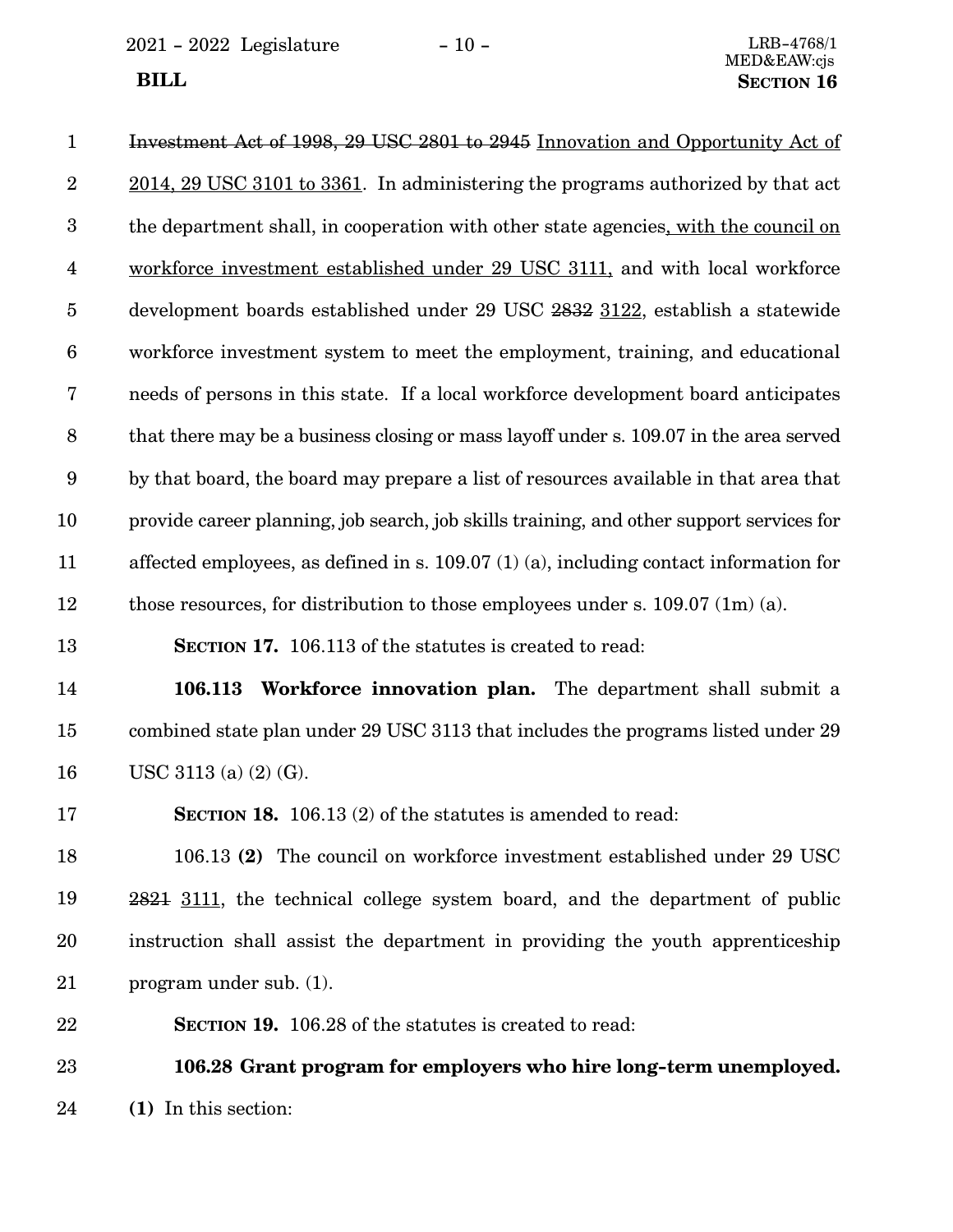2021 - 2022 Legislature - 11 -

MED&EAW:cjs

| $\mathbf{1}$            | (a) "Period of qualifying employment" means employment at 30 or more hours         |
|-------------------------|------------------------------------------------------------------------------------|
| $\boldsymbol{2}$        | per week for 8 weeks, each of which begins on or after September 5, 2021, and ends |
| $\boldsymbol{3}$        | on or before December 28, 2024.                                                    |
| $\overline{\mathbf{4}}$ | (b) "Qualifying employee" means an employee who satisfies all of the following:    |
| $\bf 5$                 | The individual was a qualified long-term unemployment recipient, as<br>1.          |
| $6\phantom{.}6$         | defined in $26$ USC $51$ (d) $(15)$ .                                              |
| 7                       | 2. The individual became unemployed due to the COVID-19 pandemic, as               |
| $8\,$                   | determined by the department.                                                      |
| 9                       | (2) The department shall develop and administer a grant program to provide         |
| 10                      | payments to employing units in this state for hiring qualifying employees, to      |
| 11                      | compensate those employing units for wages, training, benefits, and other          |
| 12                      | employment costs, subject to all of the following:                                 |
| 13                      | (a) 1. An employing unit shall be entitled to a first payment under this section   |
| 14                      | for one period of qualifying employment by the employing unit of a qualifying      |
| 15                      | employee.                                                                          |
| 16                      | 2. An employing unit shall be entitled to a 2nd payment under this section for     |
| 17                      | 2 nonoverlapping periods of qualifying employment by the employing unit of a       |
| 18                      | qualifying employee.                                                               |
| 19                      | (b) In order to receive a payment under par. (a) 1. or 2., an employing unit shall |
| 20                      | submit documentation of the employment of the employee, as required by the         |
| 21                      | department by rule.                                                                |
| 22                      | (c) Each payment under par. (a) 1. or 2. shall be limited to $$1,000$ .            |
| 23                      | (d) An employing unit may receive no more than 2 payments under par. (a) per       |
| 24                      | qualifying employee.                                                               |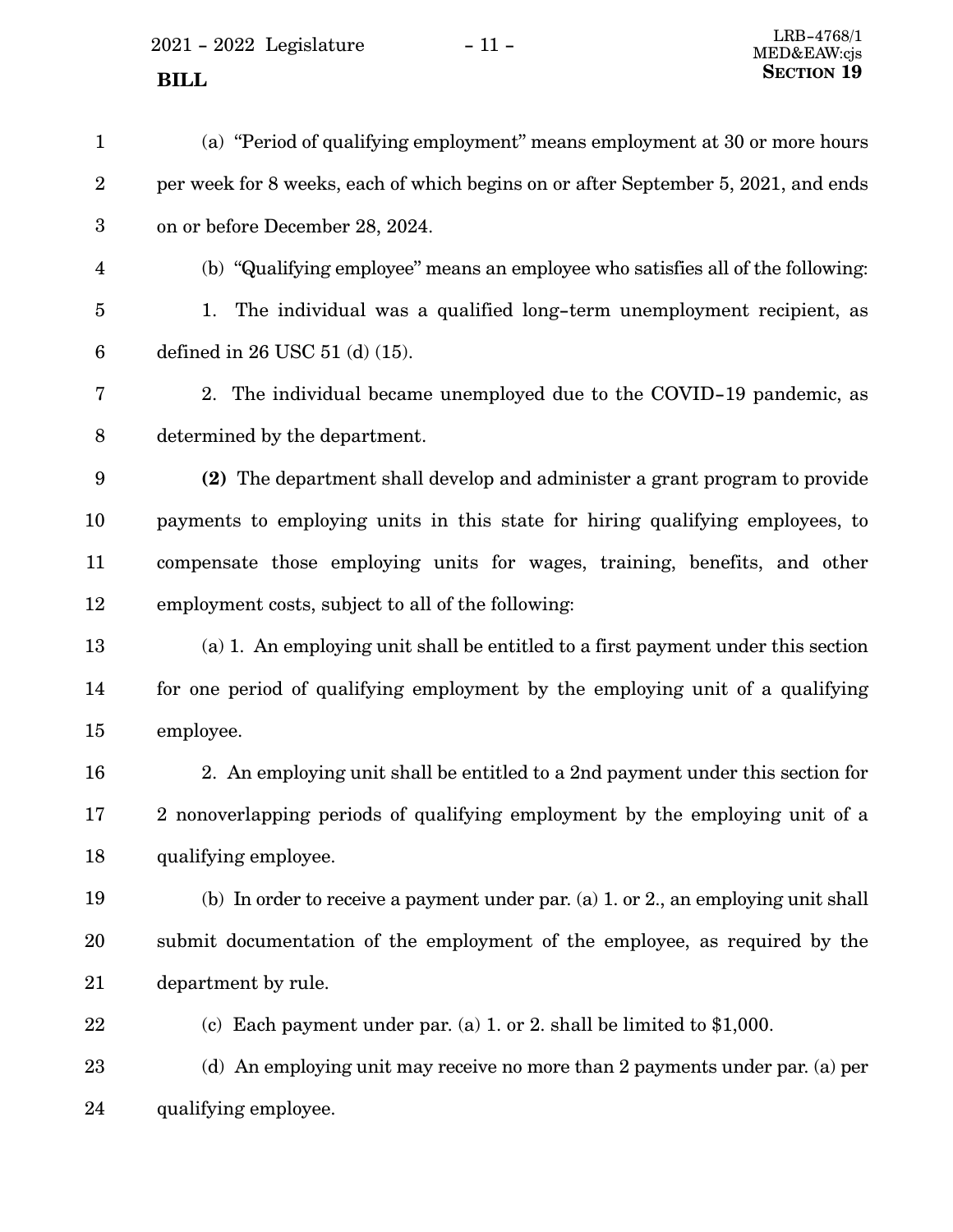(e) There is no limit to the number of qualifying employees for which an employing unit may receive payments under this subsection, except that no more than one employing unit may receive payments for employing a given qualifying employee. 1 2 3 4

- **(3)** Of the moneys the governor accepts from the federal government under s. 16.54 pursuant to section 602 of the federal Social Security Act as amended by the federal American Rescue Plan Act of 2021, P.L. 117-2, the governor shall allocate sufficient moneys for costs associated with the grant program under this section. 5 6 7 8
- **(4)** The department may use the procedure under s. 227.24 to promulgate rules for the grant program under this section. Notwithstanding s. 227.24 (1) (a) and (3), the department is not required to provide evidence that promulgating a rule under this subsection as an emergency rule is necessary for the preservation of the public peace, health, safety, or welfare and is not required to provide a finding of emergency for a rule promulgated under this subsection. Notwithstanding s. 227.24 (1) (c) and (2), rules under this subsection may remain in effect until December 31, 2024. 9 10 11 12 13 14 15
- **SECTION 20.** 106.38 (3) (c) 3. of the statutes is amended to read: 16
- 106.38 **(3)** (c) 3. State reemployment assistance contributions and federal unemployment insurance contributions or taxes, if any. 17 18
- **SECTION 21.** Chapter 108 (title) of the statutes is repealed and recreated to read: 19 20
- **CHAPTER 108 REEMPLOYMENT ASSISTANCE SECTION 22.** 108.01 (2m) of the statutes is created to read: 108.01 **(2m)** The Social Security Act requires that, in order for an individual to be eligible for reemployment assistance benefits, the individual must be able to 21 22 23 24 25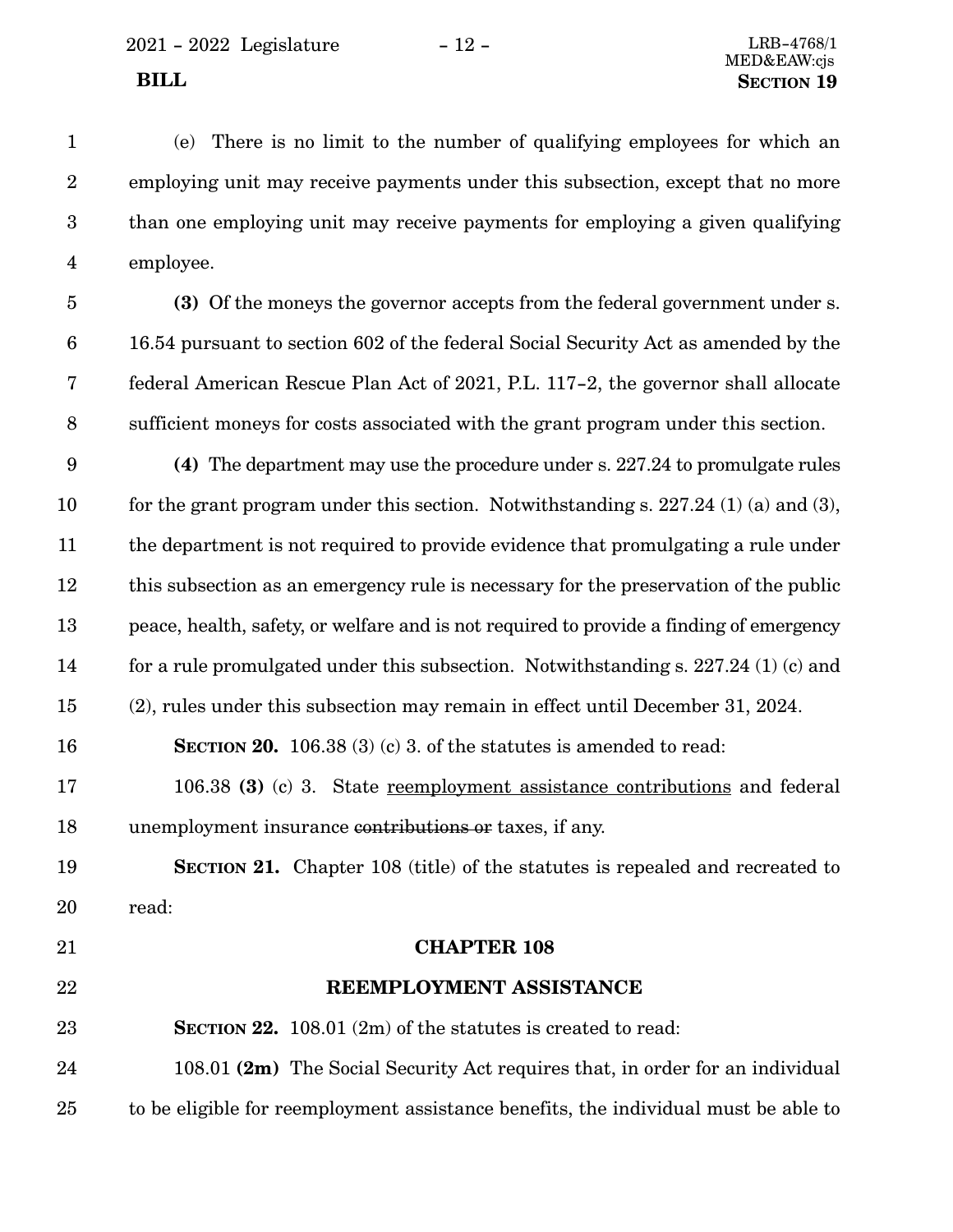$2021 - 2022$  Legislature  $-13 -$ **SECTION** 22

work, available to work, and actively seeking work. The reemployment assistance program in Wisconsin should enact and focus on policies that complement individuals' efforts to find employment. 1 2 3

4

**SECTION 23.** 108.013 of the statutes is created to read:

**108.013 Name of program.** The program established under this chapter and administered by the department shall be referred to as the "Reemployment Assistance Program," and the benefits available under this chapter shall be referred to as "reemployment assistance benefits." 5 6 7 8

9

**SECTION 24.** 108.02 (21r) of the statutes is created to read:

108.02 **(21r)** REEMPLOYMENT ASSISTANCE. "Reemployment assistance," when used in reference to the law of another state or jurisdiction or the federal government, includes an unemployment insurance law of that state or jurisdiction or the federal government. 10 11 12 13

**SECTION 25.** 108.04 (2) (a) 3. of the statutes is amended to read: 14

108.04 **(2)** (a) 3. The claimant conducts a reasonable search for suitable work during that week and provides verification of that search to the department. The search for suitable work must include at least 4 actions per week that constitute a reasonable search as prescribed by rule of the department. The department shall require, for the 3rd or subsequent week of the claimant's benefit year, that at least 2 actions per week be direct contacts with potential employing units, as prescribed by rule of the department. In addition, the department may, by rule, require a claimant to take more than 4 reasonable work search actions in any week. The department shall require a uniform number of reasonable work search actions for similar types of claimants. The department may require a claimant to apply for one or more of the potential opportunities provided to the claimant under sub. (15) (a) 1. 15 16 17 18 19 20 21 22 23 24 25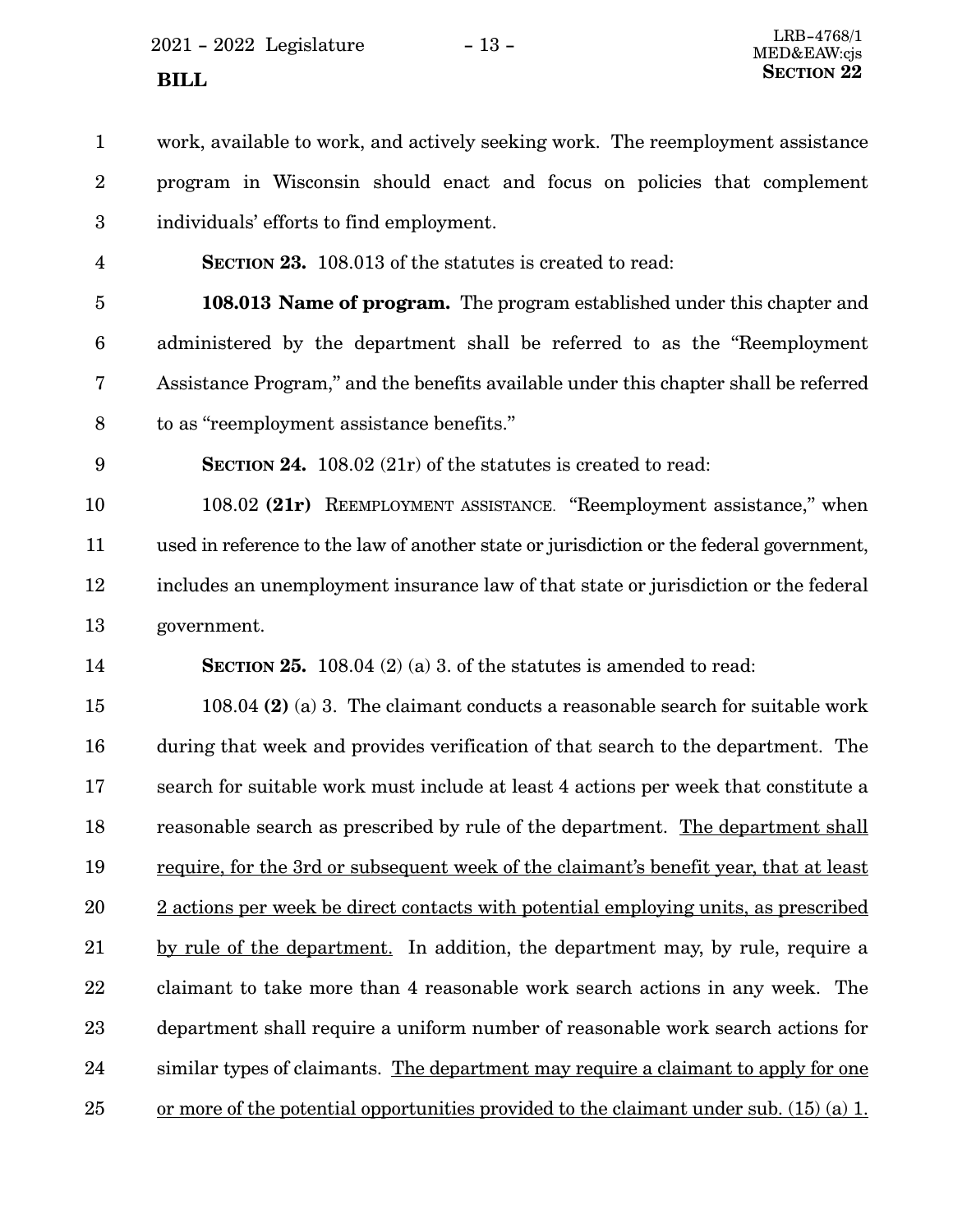2021 - 2022 Legislature - 14 -

| $\mathbf{1}$            | and may refer a claimant to opportunities with a temporary help company as part         |
|-------------------------|-----------------------------------------------------------------------------------------|
| $\overline{2}$          | of the required search for suitable work under this subdivision.                        |
| 3                       | <b>SECTION 26.</b> 108.04 (2) (a) 4. of the statutes is renumbered 108.04 (2) (a) 4.    |
| $\overline{\mathbf{4}}$ | (intro.) and amended to read:                                                           |
| 5                       | 108.04 (2) (a) 4. (intro.) If the claimant is claiming benefits for a week other        |
| 6                       | than an initial week, the claimant provides does all of the following:                  |
| 7                       | a. Provides information or job application materials that are requested by the          |
| 8                       | department and participates.                                                            |
| 9                       | <b>b.</b> Participates in a public employment office workshop or training program or    |
| 10                      | in similar reemployment services that are required by the department under sub.         |
| 11                      | $(15)$ (a) 2.                                                                           |
| 12                      | <b>SECTION 27.</b> 108.04 (2) (a) 4. c. of the statures is created to read:             |
| 13                      | 108.04 (2) (a) 4. c. Submits and keeps posted on the department's job center            |
| 14                      | website a current resume, if the claimant resides in this state.                        |
| 15                      | <b>SECTION 28.</b> 108.04 (2) (a) 5. of the statutes is created to read:                |
| 16                      | 108.04 $(2)$ (a) 5. The claimant completes any reemployment counseling session          |
| 17                      | required of the claimant under sub. $(15)$ (ao) 1.                                      |
| 18                      | <b>SECTION 29.</b> 108.04 (12) (b) of the statutes is amended to read:                  |
| 19                      | $108.04$ (12) (b) Any individual who receives, through the department, any other        |
| 20                      | type of unemployment <u>or reemployment assistance</u> benefit or allowance for a given |
| 21                      | week is ineligible for benefits for that same week under this chapter, except as        |
| 22                      | specifically required for conformity with the federal trade act of 1974 (P.L. 93-618).  |
| 23                      | <b>SECTION 30.</b> 108.04 (15) (a) (intro.) and 1. of the statutes are consolidated,    |
| 24                      | renumbered 108.04 (15) (a) 1. and amended to read:                                      |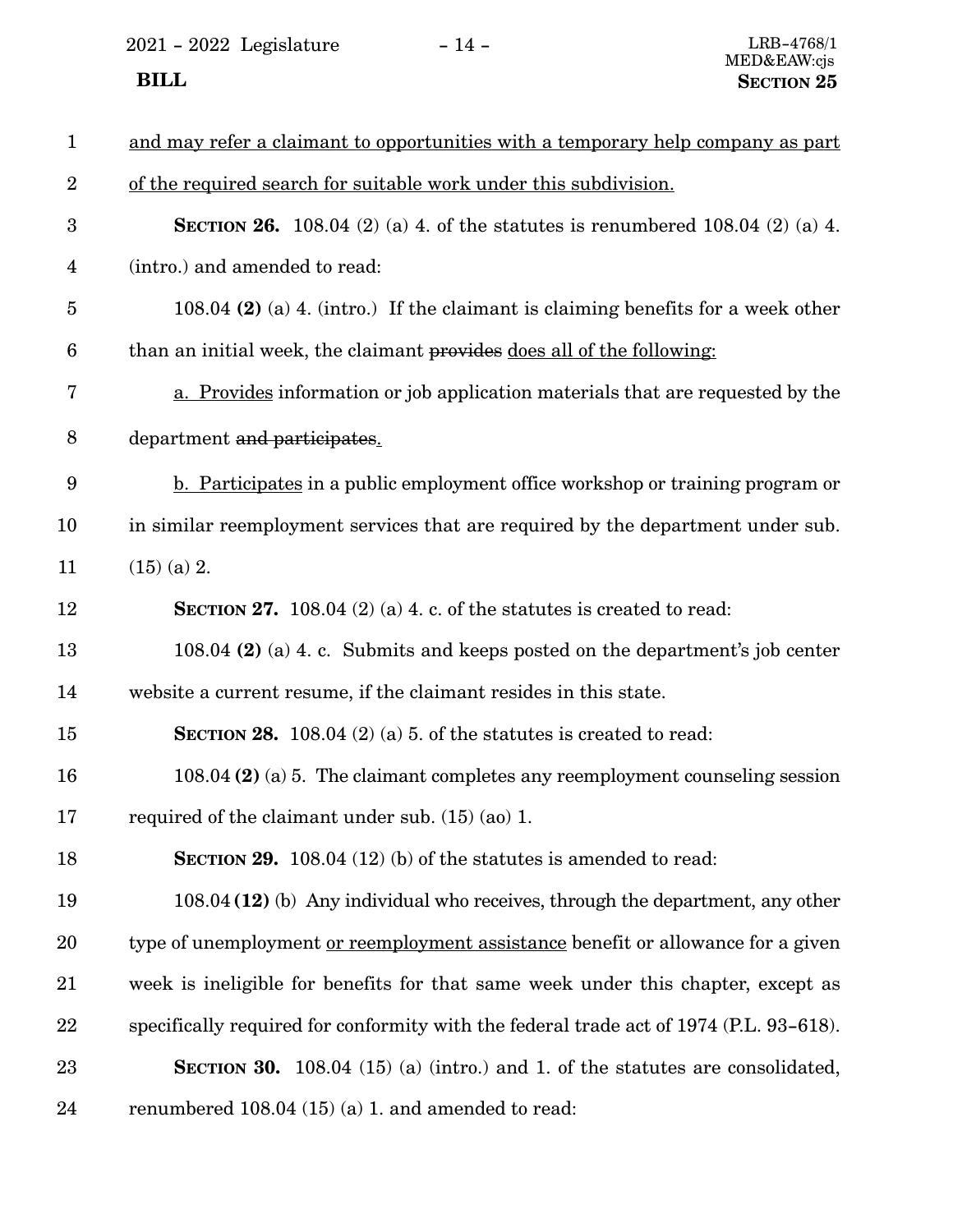$\,$  2021 - 2022  $\,$  Legislature  $\,$   $\,$   $\,$  –  $\,$  15 -  $\,$ **SECTION** 30

| $\mathbf{1}$            | 108.04 (15) (a) 1. Except as provided in par. (b), the department may do any of             |
|-------------------------|---------------------------------------------------------------------------------------------|
| $\overline{2}$          | the following shall, for the purpose of assisting claimants to find or obtain work: $1$ .   |
| 3                       | Use, use the information $\theta$ , materials, and resume provided under sub. (2) (a) 4. to |
| $\overline{\mathbf{4}}$ | assess a claimant's efforts, skills, and ability to find or obtain work and to develop      |
| $\overline{5}$          | a list of potential opportunities for $-a$ the claimant to obtain suitable work. A          |
| $6\phantom{.}6$         | claimant who otherwise satisfies the requirement under sub. $(2)$ (a) 3. is not required    |
| 7                       | to apply for any specific positions on the list in order to satisfy that requirement The    |
| $\, 8$                  | department shall provide each claimant, prior to the claimant filing a weekly claim         |
| $\boldsymbol{9}$        | for benefits, with at least 4 such potential opportunities each week, one or more of        |
| 10                      | which may be opportunities with a temporary help company.                                   |
| 11                      | <b>SECTION 31.</b> 108.04 (15) (a) 2. of the statutes is renumbered 108.04 (15) (a) 2.      |
| 12                      | a. and amended to read:                                                                     |
| 13                      | 108.04 (15) (a) 2. a. Require Except as provided in par. (b), the department shall          |
| 14                      | require a claimant whom the department identifies as likely to exhaust regular              |
| 15                      | benefits to participate in a public employment office workshop or training program          |
| 16                      | or in similar reemployment services that do not charge the claimant a participation         |
| 17                      | fee and that offer instruction to improve the claimant's ability to obtain suitable         |
| 18                      | work.                                                                                       |
| 19                      | <b>SECTION 32.</b> 108.04 (15) (a) 2. b. of the statures is created to read:                |
| 20                      | 108.04 $(15)$ (a) 2. b. Except as provided in par. (b), in addition to the claimants        |
| 21                      | described in subd. 2. a., the department may require other claimants to participate         |
| 22                      | in the reemployment services described in subd. 2. a., but the department shall             |
| 23                      | prioritize claimants who are more likely to have difficulty obtaining reemployment.         |
| 24                      | SECTION 33. 108.04 (15) (am), (an) and (ao) of the statutes are created to read:            |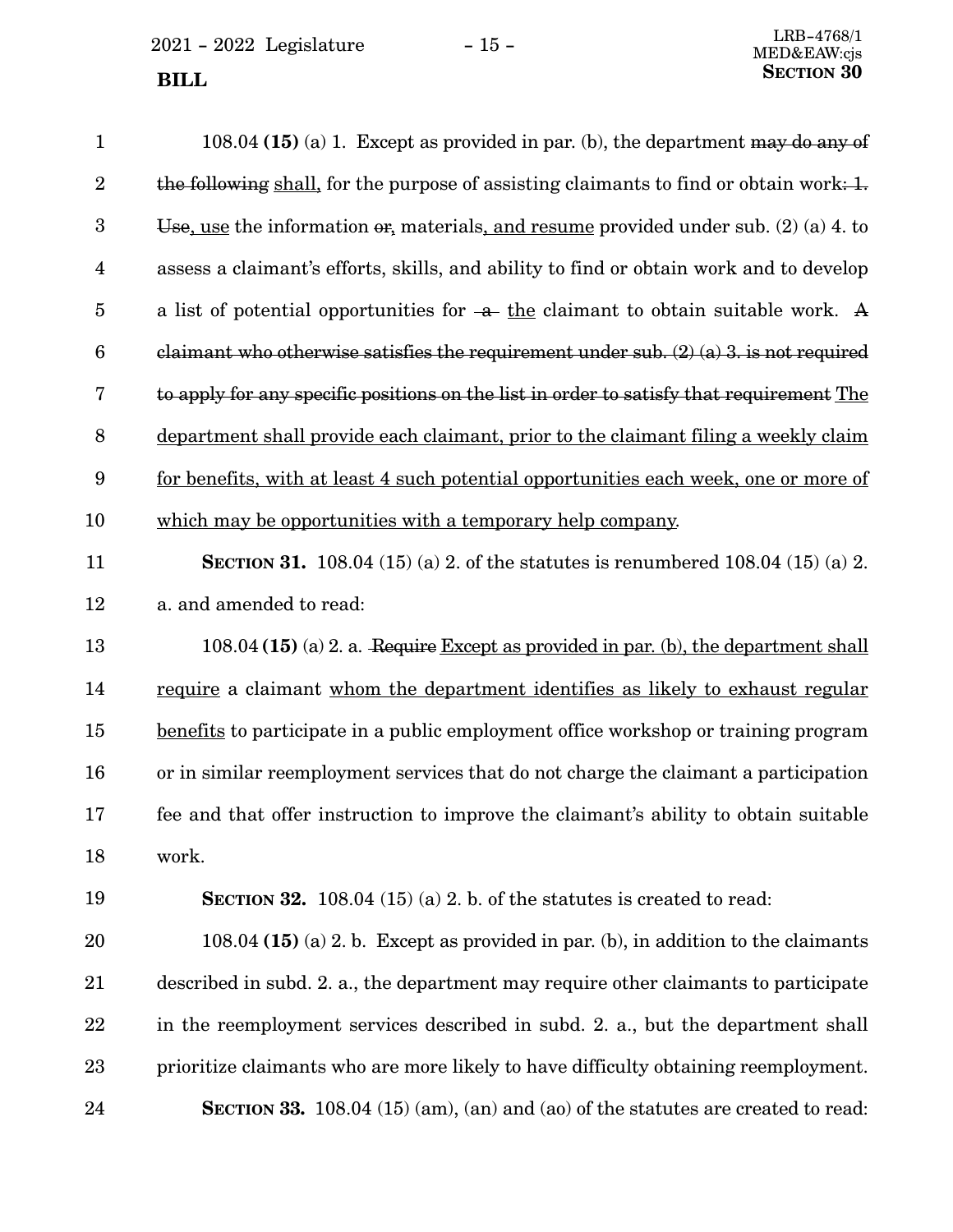108.04 **(15)** (am) In carrying out this state's program of reemployment services and eligibility assessments using grant funds awarded under 42 USC 506, the department shall, except as provided in par. (b), provide reemployment services to all claimants identified by the department as likely to exhaust regular benefits, including by requiring the claimant to complete an online assessment aimed at identifying the claimant's skills, abilities, and career aptitude. 1 2 3 4 5 6

(an) 1. Notwithstanding par. (am), in carrying out this state's program of reemployment services and eligibility assessments using grant funds awarded under 42 USC 506, the department shall, except as provided in par. (b), provide reemployment services to all claimants receiving benefits, including benefits under ss. 108.141 and 108.142, including by doing all of the following for each such claimant: 7 8 9 10 11 12

a. Requiring the claimant to complete an online assessment aimed at identifying the claimant's skills, abilities, and career aptitude. 13 14

b. Coordinating with the claimant to develop an individualized employment plan for the claimant. 15 16

c. Requiring the claimant to participate in the services described under par. (a) 2. a. as needed pursuant to the individualized employment plan described in subd. 1. b. 17 18 19

2. Of the moneys the governor accepts from the federal government under s. 16.54 pursuant to section 602 of the federal Social Security Act as amended by the federal American Rescue Plan Act of 2021, P.L. 117-2, the governor shall allocate sufficient moneys so that, when such moneys are combined with grant moneys received and allocated under 42 USC 506, sufficient moneys are allocated to provide the services required under subd. 1. 20 21 22 23 24 25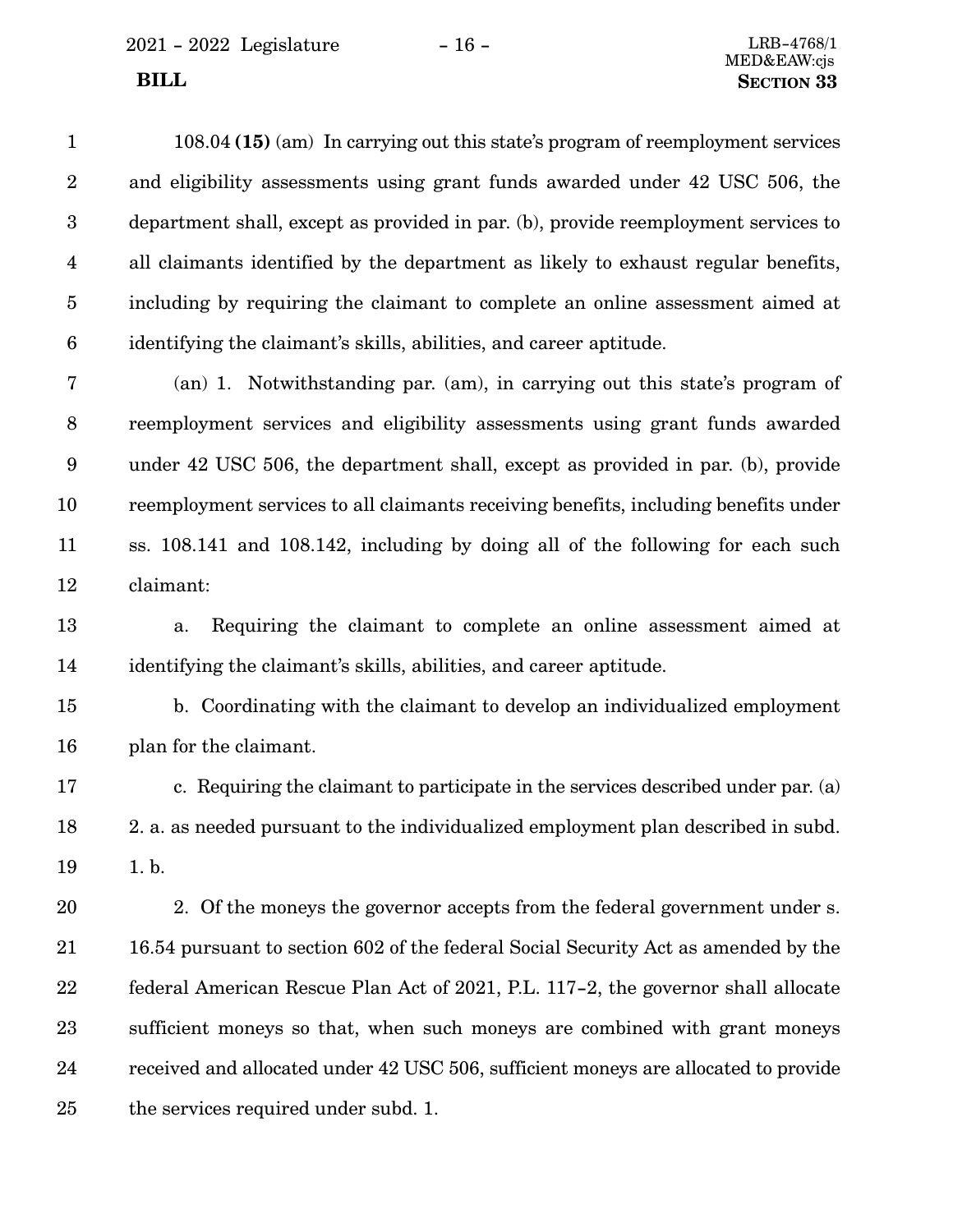$2021 - 2022$  Legislature  $-17 -$ 

3. This paragraph does not apply after December 31, 2024. (ao) Except as provided in par. (b), the department shall, when a claimant's remaining benefit entitlement under s. 108.06 (1) is 3 or less times the claimant's weekly benefit rate under s. 108.05 (1), do all of the following: 1. Require the claimant to participate in a live, one-on-one reemployment counseling session between the claimant and an employee of the department. 2. Provide the claimant information about services and benefits that are available to the claimant pursuant to the federal Workforce Innovation and Opportunity Act of 2014, 29 USC 3101 to 3361, once the claimant exhausts his or her benefit entitlement. **SECTION 34.** 108.05 (3) (a) of the statutes is renumbered 108.05 (3) (a) 2. and amended to read: 108.05 **(3)** (a) 2. Except as provided in pars. (c), (d) and (dm) and s. 108.062, if an eligible employee earns wages in a given week, the first \$30 of the wages up to the amount specified in subd. 3. shall be disregarded and the employee's applicable weekly benefit payment shall be reduced by 67 percent of the remaining amount, except that no such employee is eligible for benefits if the employee's benefit payment would be less than \$5 for any week. 1. For purposes of this paragraph, "wages" includes any salary reduction amounts earned that are not wages and that are deducted from the salary of a claimant by an employer pursuant to a salary reduction agreement under a cafeteria plan, within the meaning of 26 USC 125, and any amount that a claimant would have earned in available work under s. 108.04 (1) (a) which is treated as wages under s. 108.04 (1) (bm), but excludes any amount that a claimant earns for services 1 2 3 4 5 6 7 8 9 10 11 12 13 14 15 16 17 18 19 20 21 22 23 24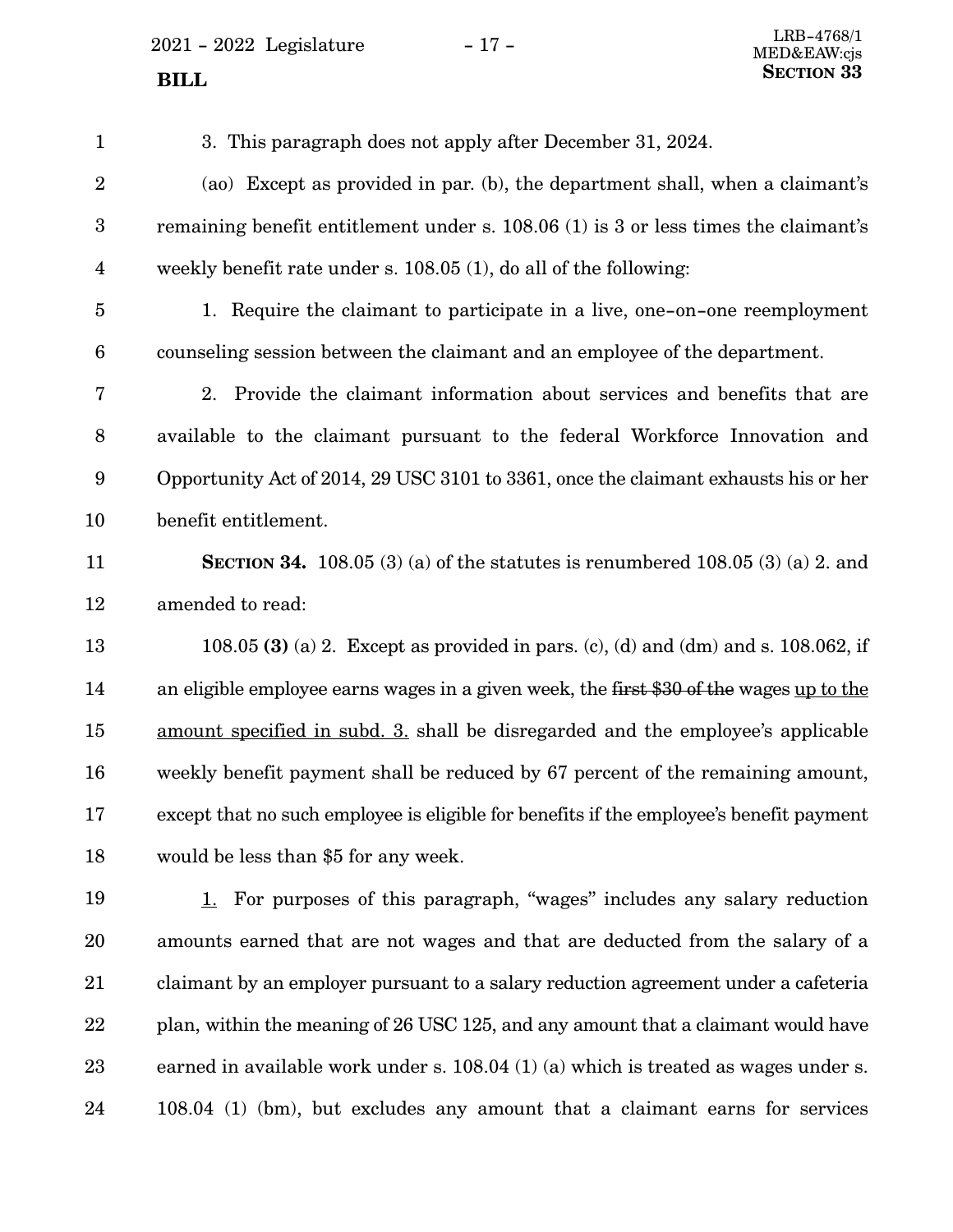$2021 - 2022$  Legislature  $-18 -$ <br>LRB-4768/1

| $\mathbf{1}$            | performed as a volunteer fire fighter, volunteer emergency medical services              |
|-------------------------|------------------------------------------------------------------------------------------|
| $\boldsymbol{2}$        | practitioner, or volunteer emergency medical responder.                                  |
| $\boldsymbol{3}$        | 4. In applying this paragraph, the department shall disregard discrepancies              |
| $\overline{\mathbf{4}}$ | of less than \$2 between wages reported by employees and employers.                      |
| $\overline{5}$          | <b>SECTION 35.</b> 108.05 (3) (a) 3. of the statutes is created to read:                 |
| $\boldsymbol{6}$        | 108.05 (3) (a) 3. For purposes of subd. 2., the maximum amount of wages that             |
| 7                       | may be disregarded in a given week shall be an amount equal to 40 percent of the         |
| $8\,$                   | employee's weekly benefit rate or \$30, whichever is greater.                            |
| $9\phantom{.0}$         | <b>SECTION 36.</b> 108.13 (4) (a) 4. of the statutes is renumbered 108.13 (4) (a) $2m$ . |
| 10                      | and amended to read:                                                                     |
| 11                      | 108.13 (4) (a) 2m. "Unemployment insurance" "Reemployment assistance"                    |
| 12                      | means any compensation payable under this chapter, including amounts payable by          |
| 13                      | the department pursuant to an agreement under any federal law providing for              |
| 14                      | compensation, assistance or allowances with respect to unemployment.                     |
| 15                      | <b>SECTION 37.</b> 108.133 (2) (a) (intro.) of the statures is amended to read:          |
| 16                      | 108.133 (2) (a) (intro.) Promulgate Immediately promulgate rules to establish            |
| 17                      | the program. The department shall do all of the following in the rules promulgated       |
| 18                      | under this paragraph:                                                                    |
| 19                      | <b>SECTION 38.</b> 108.133 (2) (am) of the statutes is amended to read:                  |
| 20                      | Promulgate Immediately promulgate rules identifying<br>108.133 (2) (am)                  |
| 21                      | occupations for which drug testing is regularly conducted in this state.<br>The          |
| 22                      | department shall notify the U.S. department of labor of any rules promulgated under      |
| 23                      | this paragraph.                                                                          |
| 24                      | <b>SECTION 39.</b> 108.14 (1) of the statutes is amended to read:                        |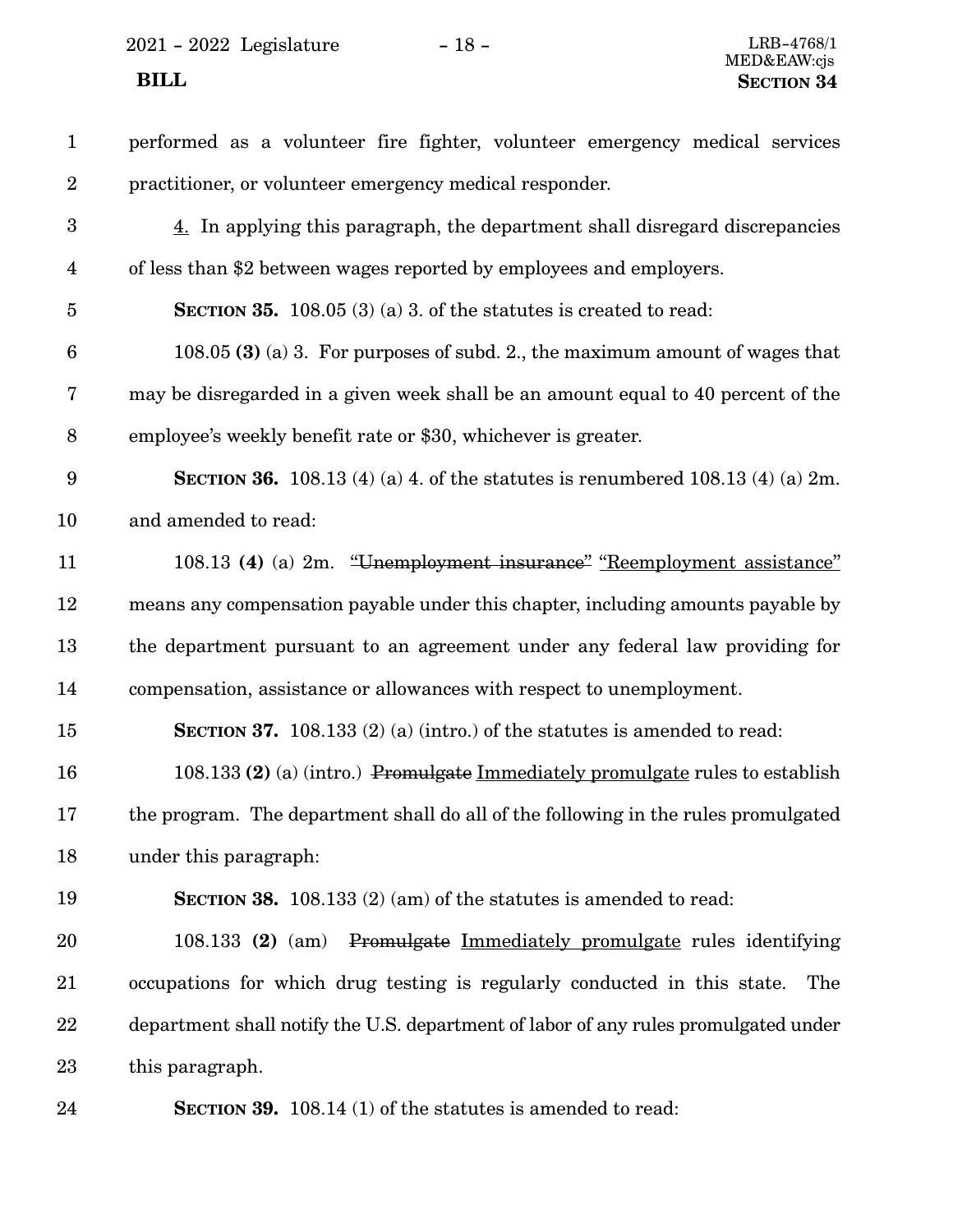$2021 - 2022$  Legislature  $-19 -$ 

108.14 **(1)** This chapter shall be administered by the department through its division of reemployment assistance. **SECTION 40.** 108.14 (8o) of the statutes is created to read: 108.14 **(8o)** The department shall act to continue to receive grants for reemployment services and eligibility assessments under 42 USC 506. **SECTION 41.** 108.14 (30) of the statutes is created to read: 108.14 **(30)** (a) 1. The department shall semiannually compile data and prepare a report to provide information on and analysis of the employment outcomes of claimants after receiving benefits under this chapter. 2. a. Each report under subd. 1. shall be prepared using data obtained from quarterly wage reports filed under s. 108.205 pertaining to all claimants whose data is included in that report as provided in subd. 3. b. Each report under subd. 1. shall cover the 2 most recent quarters for which data are available, with each of the 2 quarters reported on separately in the report. 3. A claimant's data shall be used under subd. 2. for each of the 12 quarters following the claimant's first benefit payment in the claimant's benefit year. 4. The department shall break out the data in each report under subd. 1. by all of the following: a. The number of weeks of benefits received. The department may group together claimants who received comparable numbers of weeks of benefits. b. Regions of the state, using the regions corresponding to those for local workforce development boards established under 29 USC 3122. (b) The department shall, by March 1 and September 1 of each year, submit the most recent report prepared under par. (a) to the appropriate standing committees of the legislature under s. 13.172 (3). 1 2 3 4 5 6 7 8 9 10 11 12 13 14 15 16 17 18 19 20 21 22 23 24 25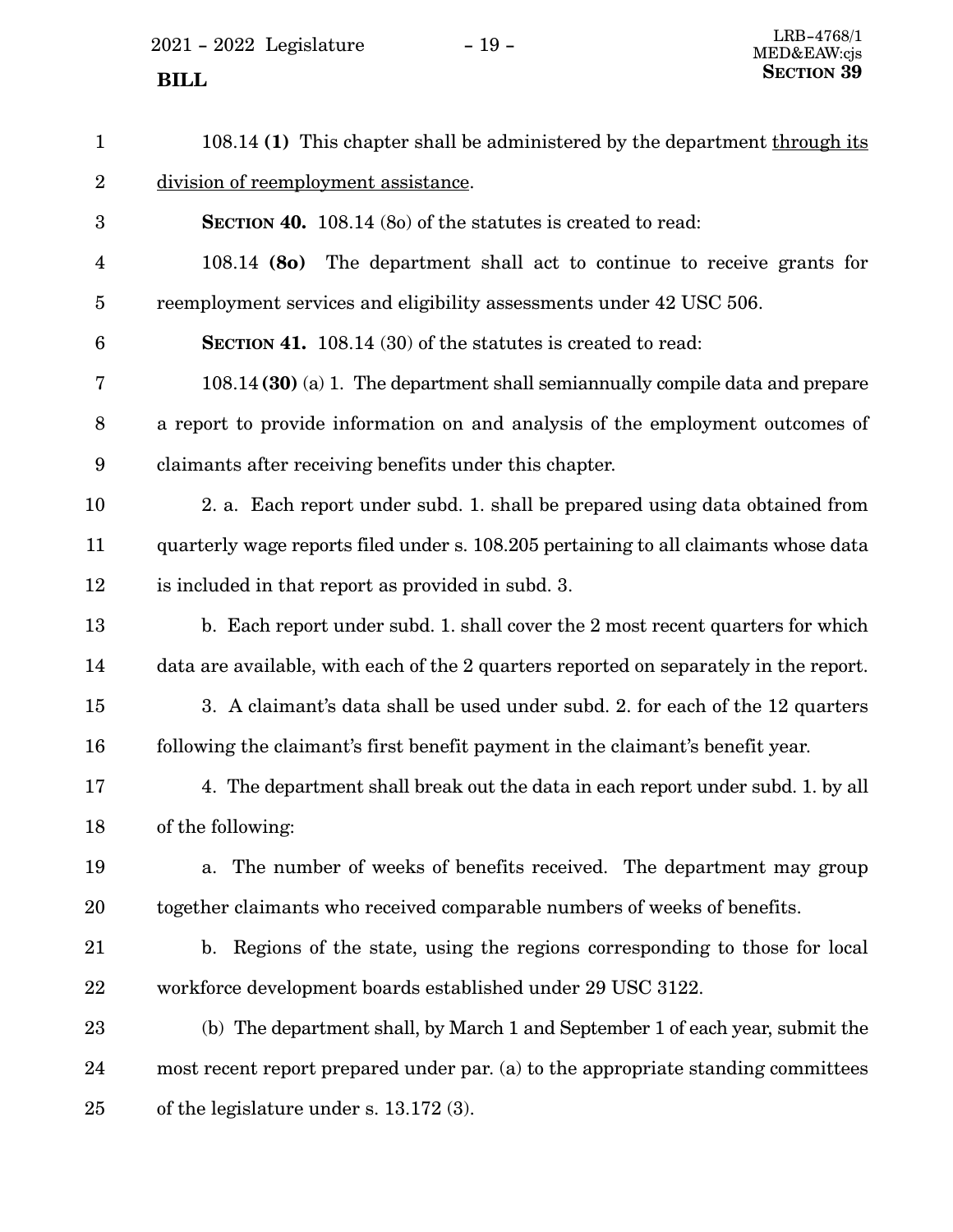2021 - 2022 Legislature - 20 - LRB-4768/1

**SECTION 42.** 108.141 (1) (b) 3. of the statutes is amended to read: 108.141 **(1)** (b) 3. Has no right to unemployment reemployment assistance benefits or allowances, as the case may be, under the railroad unemployment insurance act or such other federal laws as are specified in regulations issued by the U.S. secretary of labor, and has not received and is not seeking unemployment reemployment assistance benefits under the unemployment insurance reemployment assistance law of Canada, but if the individual is seeking such benefits and the appropriate agency finally determines that he or she is not entitled to benefits under such law he or she is an exhaustee. **SECTION 43.** 108.142 (1) (h) 3. of the statutes is amended to read: 108.142 **(1)** (h) 3. Has no right to unemployment reemployment assistance benefits or allowances under the railroad unemployment insurance act or such other federal laws as are specified in regulations issued by the U.S. secretary of labor, and has not received and is not seeking unemployment reemployment assistance benefits under the unemployment insurance reemployment assistance law of Canada, but if the individual is seeking such benefits and the appropriate agency 1 2 3 4 5 6 7 8 9 10 11 12 13 14 15 16

individual is an "exhaustee". 18

19

17

**SECTION 44.** 108.19 (1m) of the statutes is amended to read:

108.19 **(1m)** Each employer subject to this chapter as of the date a rate is established under this subsection shall pay an assessment to the unemployment reemployment assistance interest payment fund at a rate established by the department sufficient to pay interest due on advances from the federal unemployment account under Title XII of the federal social security act, 42 USC 1321 to 1324. The rate established by the department for employers who finance benefits 20 21 22 23 24 25

finally determines that he or she is not entitled to benefits under that law, the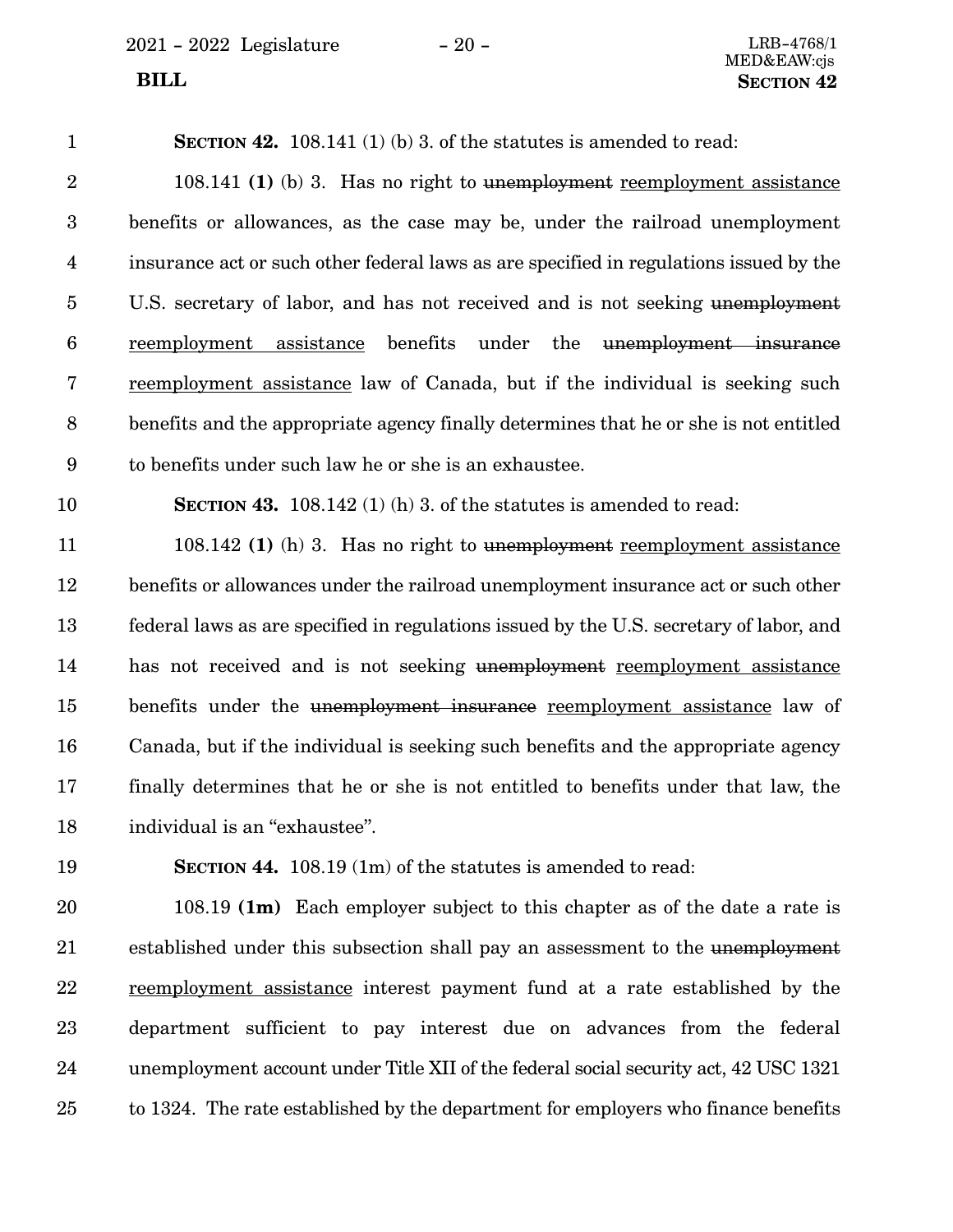under s. 108.15 (2), 108.151 (2), or 108.152 (1) shall be 75 percent of the rate established for other employers. The amount of any employer's assessment shall be the product of the rate established for that employer multiplied by the employer's payroll of the previous calendar year as taken from quarterly employment and wage reports filed by the employer under s. 108.205 (1) or, in the absence of the filing of such reports, estimates made by the department. Each assessment made under this subsection is due within 30 days after the date the department issues the assessment. If the amounts collected from employers under this subsection exceed the amounts needed to pay interest due, the department shall use any excess to pay interest owed in subsequent years on advances from the federal unemployment account. If the department determines that additional interest obligations are unlikely, the department shall transfer the excess to the balancing account of the fund, the unemployment reemployment assistance program integrity fund, or both in amounts determined by the department. 1 2 3 4 5 6 7 8 9 10 11 12 13 14

15

**SECTION 45.** 111.39 (4) (c) of the statutes is amended to read:

111.39 **(4)** (c) If, after hearing, the examiner finds that the respondent has engaged in discrimination, unfair honesty testing or unfair genetic testing, the examiner shall make written findings and order such action by the respondent as will effectuate the purpose of this subchapter, with or without back pay. If the examiner awards any payment to an employee because of a violation of s. 111.321 by an individual employed by the employer, under s. 111.32 (6), the employer of that individual is liable for the payment. If the examiner finds a respondent violated s. 111.322 (2m), the examiner shall award compensation in lieu of reinstatement if requested by all parties and may award compensation in lieu of reinstatement if requested by any party. Compensation in lieu of reinstatement for a violation of s. 16 17 18 19 20 21 22 23 24 25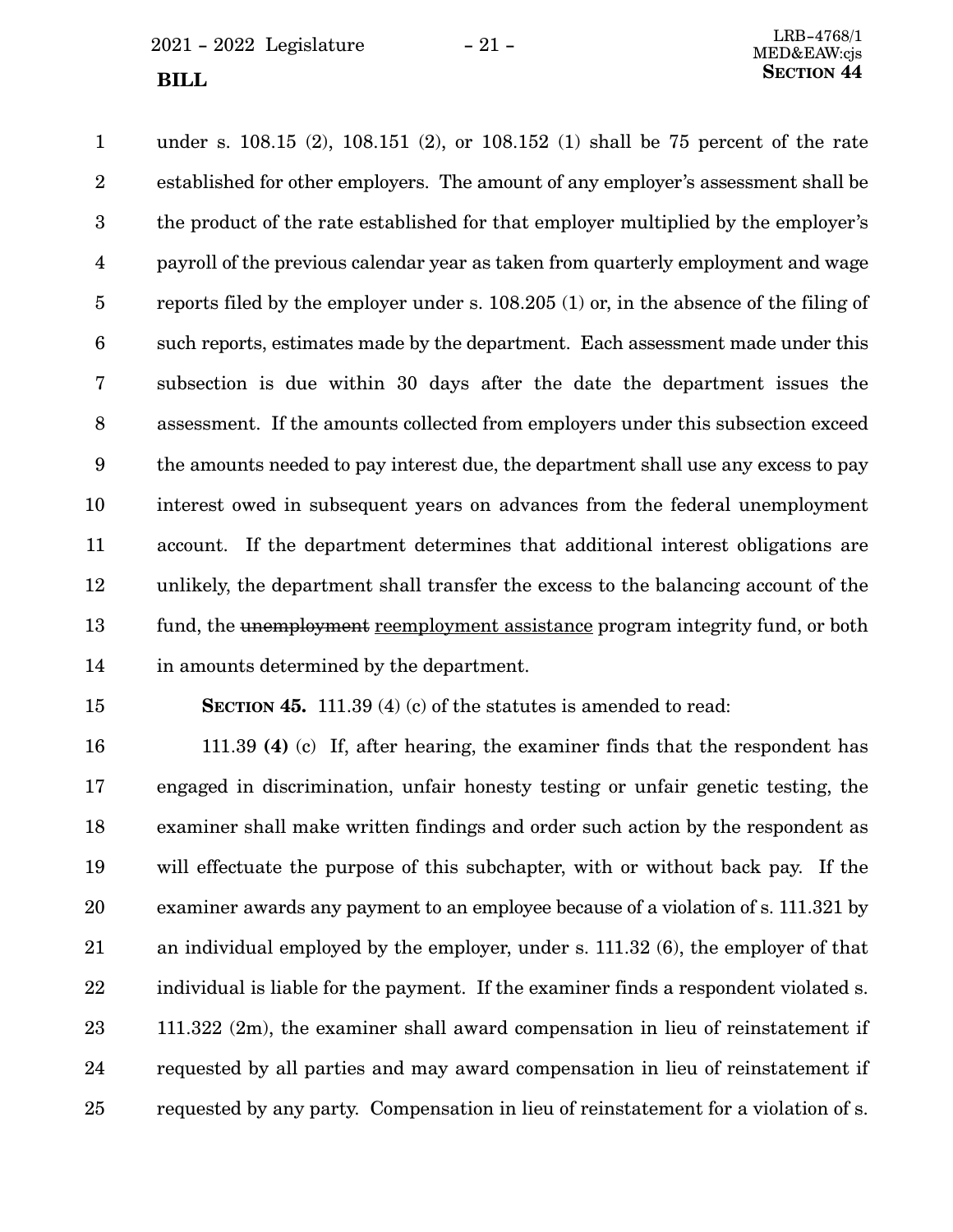2021 - 2022 Legislature - 22 - LRB-4768/1

111.322 (2m) may not be less than 500 times nor more than 1,000 times the hourly wage of the person discriminated against when the violation occurred. Back pay liability may not accrue from a date more than 2 years prior to the filing of a complaint with the department. Interim earnings or amounts earnable with reasonable diligence by the person discriminated against or subjected to unfair honesty testing or unfair genetic testing shall operate to reduce back pay otherwise allowable. Amounts received by the person discriminated against or subject to the unfair honesty testing or unfair genetic testing as unemployment reemployment assistance benefits or welfare payments shall not reduce the back pay otherwise allowable, but shall be withheld from the person discriminated against or subject to unfair honesty testing or unfair genetic testing and immediately paid to the unemployment reserve fund or, in the case of a welfare payment, to the welfare agency making the payment. 1 2 3 4 5 6 7 8 9 10 11 12 13

14

**SECTION 46.** 230.43 (4) of the statutes is amended to read:

230.43 **(4)** RIGHTS OF EMPLOYEE. If an employee has been removed, demoted or reclassified, from or in any position or employment in contravention or violation of this subchapter, and has been restored to such position or employment by order of the commission or any court upon review, the employee shall be entitled to compensation therefor from the date of such unlawful removal, demotion or reclassification at the rate to which he or she would have been entitled by law but for such unlawful removal, demotion or reclassification. Interim earnings or amounts earnable with reasonable diligence by the employee shall operate to reduce back pay otherwise allowable. Amounts received by the employee as unemployment reemployment assistance benefits or welfare payments shall not reduce the back pay otherwise allowable, but shall be withheld from the employee and immediately paid 15 16 17 18 19 20 21 22 23 24 25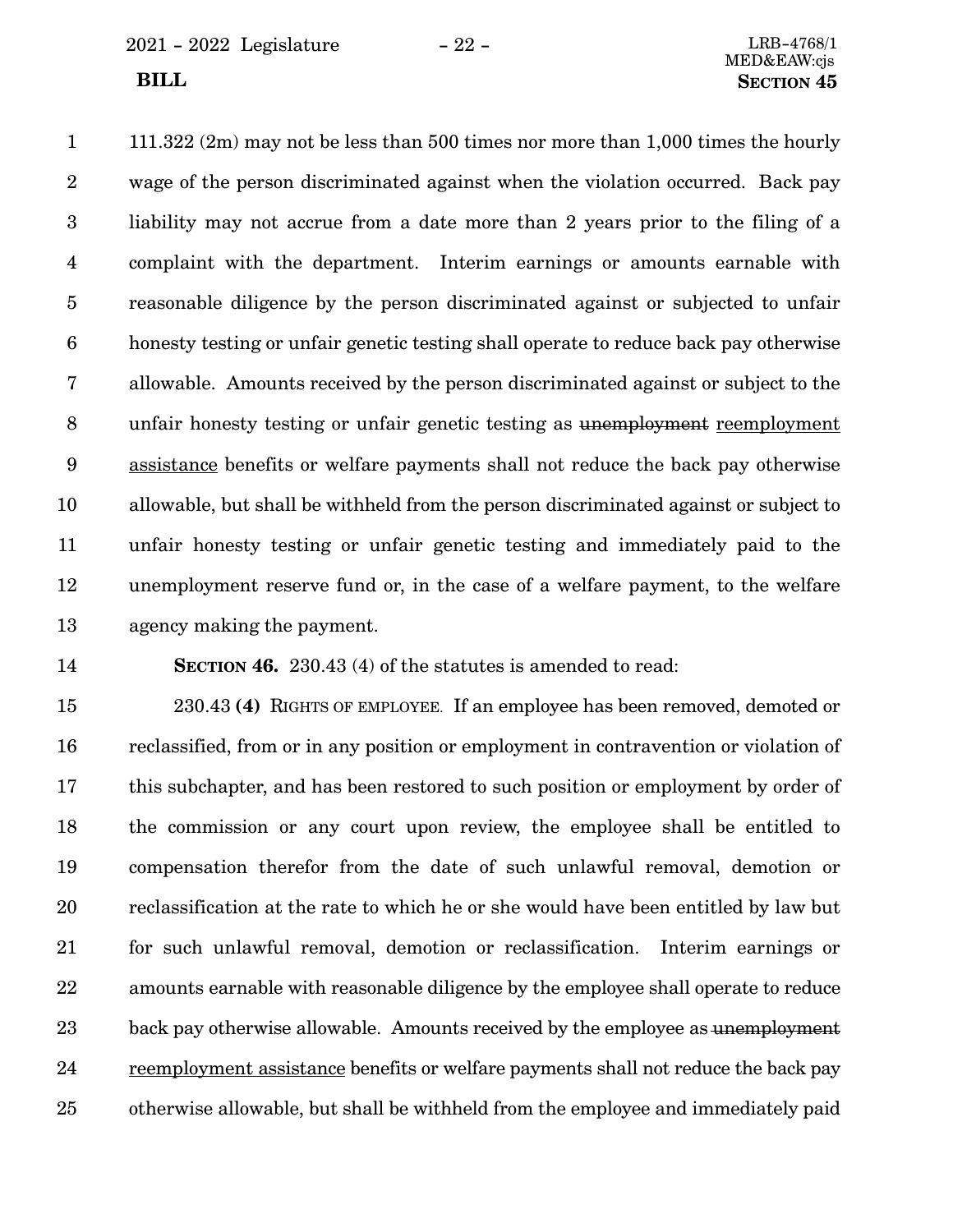$2021 - 2022$  Legislature  $-23 -$ **SECTION** 46

to the unemployment reserve fund or, in the case of a welfare payment, to the welfare agency making such payment. The employee shall be entitled to an order of mandamus to enforce the payment or other provisions of such order. 1 2 3

**SECTION 47.** 230.85 (3) (d) of the statutes is amended to read: 4

230.85 **(3)** (d) Interim earnings or amounts earnable with reasonable diligence by the person subjected to the retaliatory action or threat shall reduce back pay otherwise allowable. Amounts received by the person subjected to the retaliatory action or threat as unemployment reemployment assistance benefits or welfare payments do not reduce the back pay otherwise allowable, but shall be withheld from the person subjected to the retaliatory action or threat and immediately paid to the unemployment reserve fund or to the welfare agency making the payment. 5 6 7 8 9 10 11

12

**SECTION 48.** 779.01 (2) (am) of the statutes is amended to read:

779.01 **(2)** (am) "Labor" includes any wages and related contributions for state employment taxes, worker's compensation and unemployment compensation insurance reemployment assistance, and other fringe benefits. 13 14 15

16

# **SECTION** 49. Terminology changes.

(1) UNEMPLOYMENT INSURANCE; TERMINOLOGY CHANGES. 17

(a) Wherever "unemployment insurance" appears in the following, as affected by the acts of  $2021$ , "reemployment assistance" is substituted: ss.  $6.10(9)$ ,  $13.63(1)$ (b),  $15.227(3)$ ,  $16.48(1)(a)$  (intro.), 1, 2, and 6, and (b), (2), and (3),  $19.85(1)(ee)$ , 20.002 (11) (a), 20.445 (1) (gm), (n), and (ne), 29.024 (2r) (title) and (d) 1., 46.272 (7) (e), 47.035 (1), 48.715 (7), 49.163 (2) (am) 5., 49.19 (4) (dm) 4., 50.498 (title) and (4) (b), 51.032 (title) and (4), 59.40 (2) (e), 59.57 (2) (b), 66.1103 (1) (a), 71.01 (10) (b), 71.05 (6) (b) 47m., 71.26 (1) (h), 71.45 (1) (c), 71.52 (6), 71.67 (7) (a) and (b) 2., 71.80 (16) (a) and (b), 73.0301 (2) (c) 2., 73.09 (8), 93.135 (title) and (4), 101.654 (2) (c), 18 19 20 21 22 23 24 25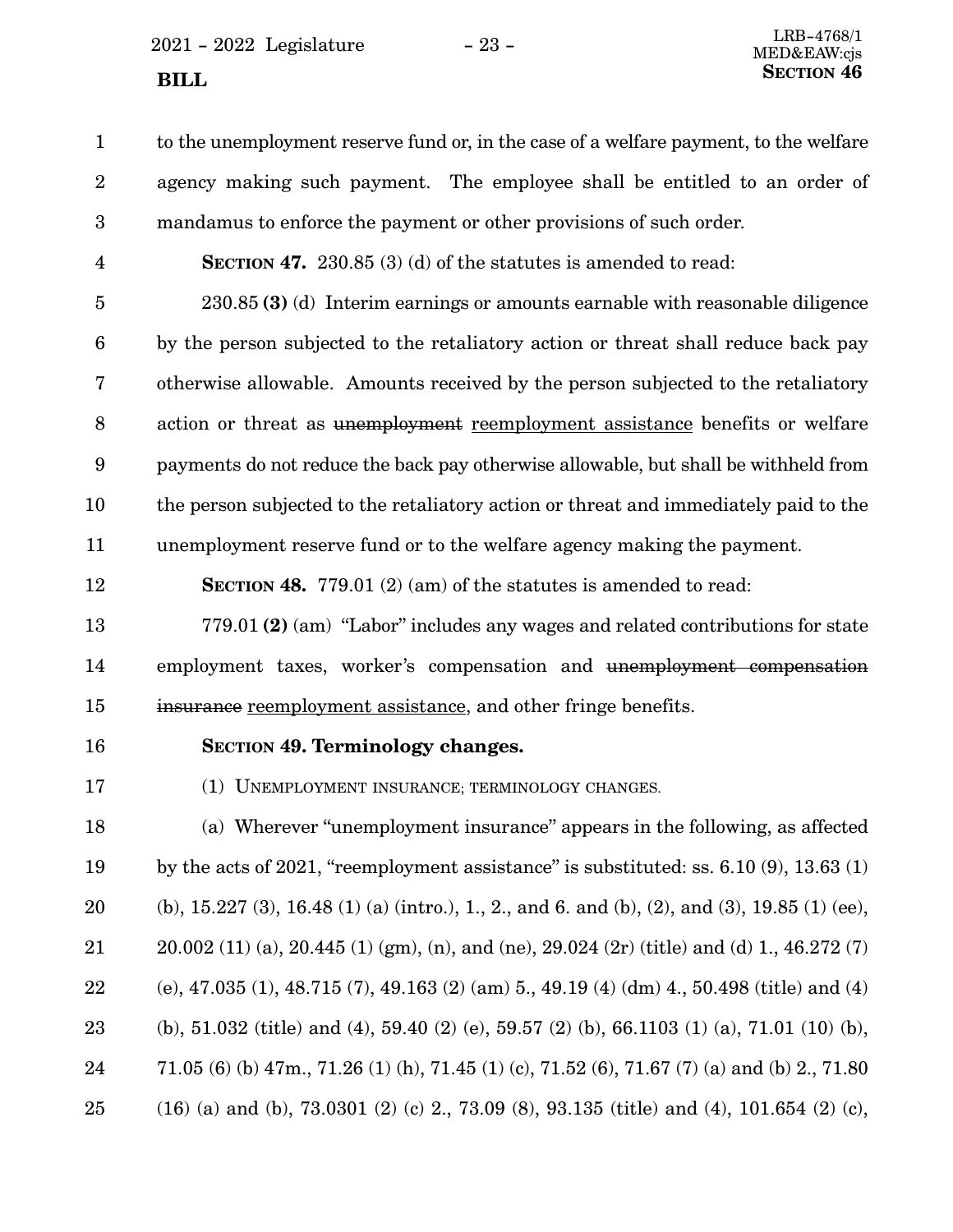$2021$  -  $2022\,$  Legislature  $\hskip 5mm -24$  -

| $\mathbf{1}$     | 102.17 (1) (c) 2, 102.28 (7) (b) 2, 102.315 (2m) (d), 103.34 (10) (title), 103.92 (3) and           |
|------------------|-----------------------------------------------------------------------------------------------------|
| $\boldsymbol{2}$ | $(8)$ (title), 105.13 (1), 108.02 (15) (c) 1, (dm) 1, (e), (i) 2, (k) 9, 10, and 19. b., (21)       |
| $\boldsymbol{3}$ | (a) 2. and (b), (21e) (e), 108.04 (2) (ae), (4) (c), (5) (intro.), (5g) (a), (7) (a) and (L), (8)   |
| $\overline{4}$   | (a) and (c), (11) (g) 2. d., (12) (c) and (d), and (13) (g) 2., 108.06 (5) (a), 108.065 (3),        |
| $\bf 5$          | 108.068 (6), 108.07 (3m) and (5m), 108.13 (2) and (4) (b), (c), (e), and (f), 108.135 (1)           |
| $6\phantom{.}6$  | (intro.) and (a), 108.14 (5) (a), (ag), and (ar), (6), (7) (a), (8) (a), (8m) (a), (8n) (a) and     |
| 7                | (b), (8s) (a) and (b), (8t), (9), (13), (14), (18), (19), (23) (b) 1, and (24), 108.141 (1) (h)     |
| 8                | and $(3g)$ (a) 2, (c), and (d), 108.142 (1) (i), 108.155 (6), 108.16 (5) (b), 108.161 (3) and       |
| 9                | $(3e)$ , 108.162 (1), 108.19 (1e) (d), (1f) (b), (3), and (4), 108.20 (2m), 108.227 (title) and     |
| 10               | $(2)$ (c) 2, 115.31 (6m), 116.03 (4), 118.19 (1m) (b), 120.25 (2) (a) and (6), 138.09 (3) (am)      |
| 11               | 2. and (4) (c), 138.12 (4) (b) 5m. and (5) (am) 1. b. and 3., 138.14 (5) (b) 2m. and (9)            |
| 12               | (cm), 146.40 (4d) (d), 165.066 (title), 169.35 (title) and (3), 170.12 (8) (b) 1. bm. and           |
| 13               | 4., 175.46 (5) (a), 202.021 (4) (a) 6., 202.06 (2) (g), 202.23 (2), 217.06 (5m), 217.09 (1t),       |
| 14               | 218.0116 (1g) (b) and (1m) (a) 2m. and (d), 218.02 (3) (dm), (6) (d), and (9) (a) 1m.,              |
| 15               | 218.04 (4) (am) 2m, and (5) (at), 218.05 (4) (c) 2m, (11) (bm), and (12) (at), 218.11 (6m)          |
| 16               | (c), 218.12 (3m) (c), 218.22 (3m) (c), 218.32 (3m) (c), 218.41 (3m) (b) 3., 218.51 (4m)             |
| 17               | (b) 3., 224.44 (title), 224.72 (7m) (bm), 224.725 (6) (bm), 224.77 (2m) (e), 224.95 (1)             |
| 18               | $(bm)$ , 230.26 (4), 238.31 (1) (e) 4. c., 238.397 (2) (a) 4. c., 254.115 (title) and (5), 254.176  |
| 19               | $(5)$ , 254.20 $(7)$ , 256.18 (title) and (4m), 299.07 (title) and (3), 303.08 (3), (4), and (5)    |
| 20               | $(intro.), 341.51 (4m) (c), 343.305 (6) (e) 6., 343.66 (3m), 440.12 (title) and (2), 463.14$        |
| 21               | (title) and (5), 551.412 (4g) (a) 2m. and (d), 562.05 (5) (a) 11. and (8) (f), 563.285 (title)      |
| 22               | and $(1m)$ , 628.097 (title) and $(2m)$ , 628.10 $(2)$ (cm), 628.93 $(2)$ , 632.69 $(2)$ (d) 2. and |
| 23               | $(4)$ (d), 633.14 (2m) (b), 633.15 (2) (d), 751.155 (title) and (3), 815.18 (13) (j), 859.02        |
| 24               | $(2)$ (a), and 949.06 (3) (b).                                                                      |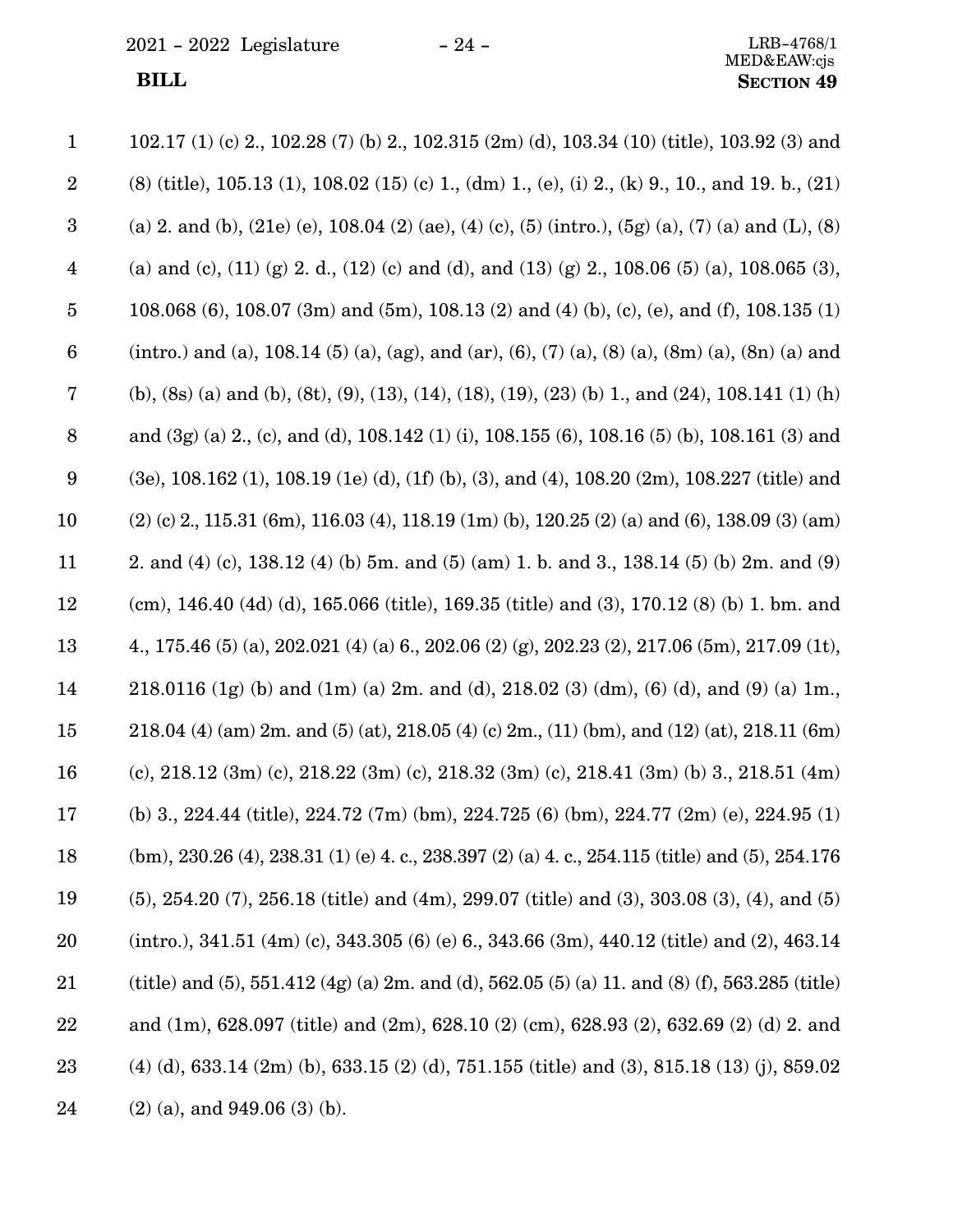<span id="page-24-0"></span> $2021 - 2022$  Legislature  $-25 -$ 

(b) Wherever "unemployment compensation" appears in the following, as affected by the acts of 2021, "reemployment assistance" is substituted: ss. 49.45 (23b) (a) 2. f., 71.07 (6n) (c) 3., 71.28 (6n) (c) 3., 71.47 (6n) (c) 3., 108.04 (13) (g) 1. b., 108.11 (2), 701.0508 (1) (b) 1., 756.04 (2) (c) 4., and 767.75 (3m) (title). (c) Wherever "unemployment" appears in the following, as affected by the acts of 2021, "reemployment assistance" is substituted: ss. 20.427 (1) (k) (title), 20.445 (1) (gc) (title), (gg) (title), (gh) (title), (nb) (title), (u), and (v),  $25.17(1)$  (xe) and (xf),  $108.04$  $(2)$  (bb) 5., 108.16 (6) (i) and (m) and (6m) (b), 108.19 (title), (1f) (a), (1q), and (1s) (a) (intro.) and 2. and (b), 108.221 (3), 108.225 (4) (b), and 111.15. **SECTION 50.**0**Nonstatutory provisions.** (1) The department of workforce development shall submit a notice to the legislative reference bureau for publication in the Wisconsin Administrative Register when the department determines that the department has any rules in place that are necessary to implement the treatment of s. 108.04 (2) (a) 3. by this act. **SECTION** 51. Initial applicability. (1) The treatment of s. 108.04 (2) (a) 3. first applies with respect to weeks of unemployment beginning on the effective date of this subsection. (2) The renumbering and amendment of s.  $108.04$  (2) (a) 4. and (15) (a) 2., the consolidation, renumbering, and amendment of s. 108.04 (15) (a) (intro.) and 1., and the creation of s. 108.04 (2) (a) 4, c. and 5, and (15) (a) 2, b., (am), (an), and (ao) first apply with respect to weeks of unemployment beginning on the effective date of this subsection. (3) The renumbering and amendment of s. 108.05 (3) (a) and the creation of s. 108.05 (3) (a) 3. first apply to weeks of unemployment beginning on the effective date 1 2 3 4 5 6 7 8 9 10 11 12 13 14 15 16 17 18 19 20 21 22 23 24

of this subsection. 25